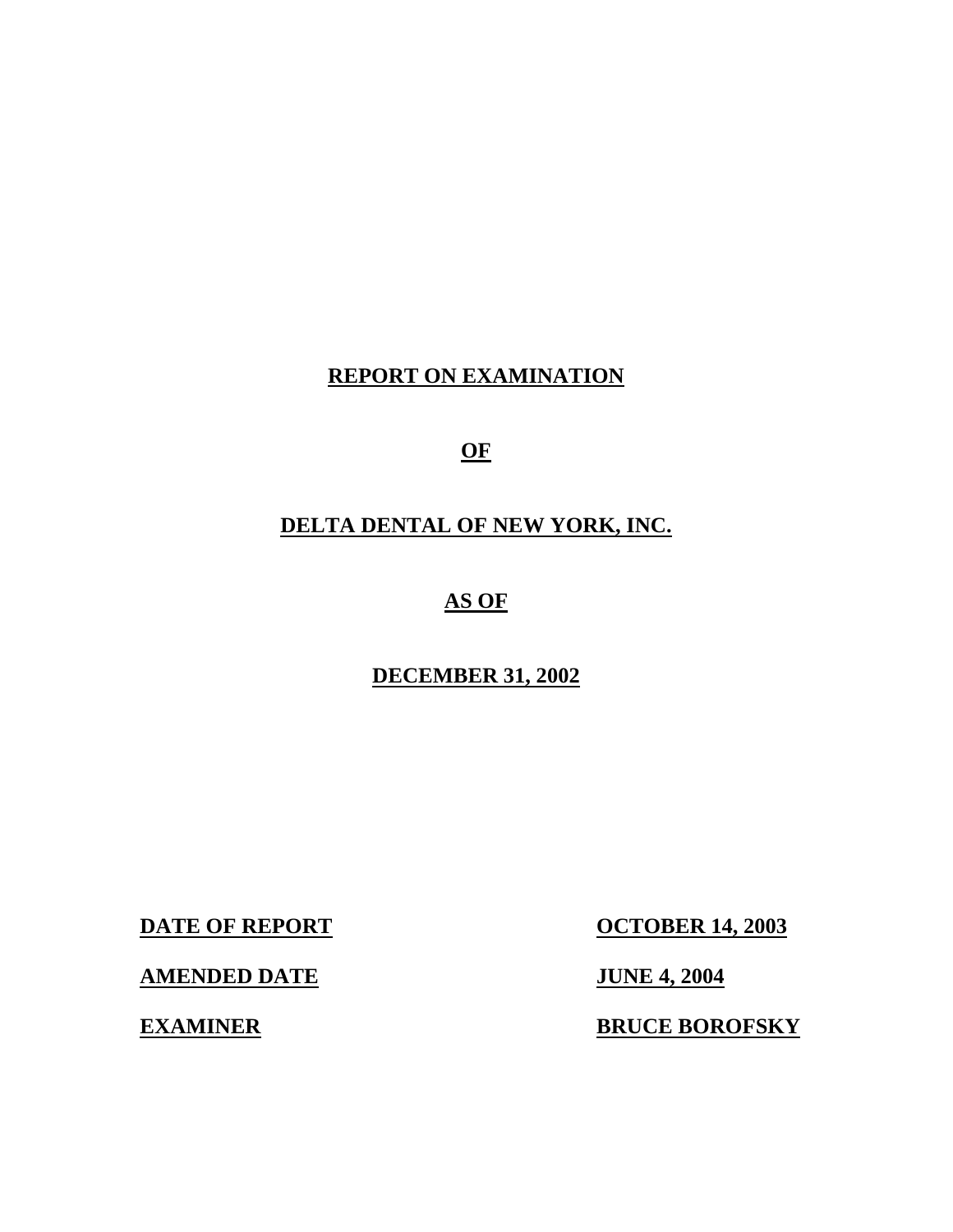| <u>ITEM NO.</u>  |                                                                                                                                                                                                                                                                                                                                                                                                                  | PAGE NO.                                                             |
|------------------|------------------------------------------------------------------------------------------------------------------------------------------------------------------------------------------------------------------------------------------------------------------------------------------------------------------------------------------------------------------------------------------------------------------|----------------------------------------------------------------------|
| 1.               | Scope of Examination                                                                                                                                                                                                                                                                                                                                                                                             | 2                                                                    |
| 2.               | <b>Executive Summary</b>                                                                                                                                                                                                                                                                                                                                                                                         | 3                                                                    |
| 3.               | Description of Plan                                                                                                                                                                                                                                                                                                                                                                                              | 3                                                                    |
|                  | А.<br>Management<br>Territory and Plan of Operation<br>Β.<br>$C_{\cdot}$<br>Reinsurance<br>Significant operating ratios<br>D.<br>Investment activities<br>Е.                                                                                                                                                                                                                                                     | 4<br>8<br>10<br>11<br>11                                             |
| $\overline{4}$ . | <b>Financial Statements</b>                                                                                                                                                                                                                                                                                                                                                                                      | 13                                                                   |
|                  | <b>Balance Sheet</b><br>A.<br>Underwriting and investment exhibit<br>Β.                                                                                                                                                                                                                                                                                                                                          | 13<br>14                                                             |
| 5.               | Premiums due and unpaid                                                                                                                                                                                                                                                                                                                                                                                          | 16                                                                   |
| 6.               | Amounts recoverable from reinsurers                                                                                                                                                                                                                                                                                                                                                                              | 17                                                                   |
| 7.               | Miscellaneous receivables                                                                                                                                                                                                                                                                                                                                                                                        | 17                                                                   |
| 8.               | Claims unpaid                                                                                                                                                                                                                                                                                                                                                                                                    | 18                                                                   |
| 9.               | Funds held under reinsurance treaties                                                                                                                                                                                                                                                                                                                                                                            | 18                                                                   |
| 10.              | Surplus notes                                                                                                                                                                                                                                                                                                                                                                                                    | 18                                                                   |
| 11.              | Net premium income                                                                                                                                                                                                                                                                                                                                                                                               | 19                                                                   |
| 12.              | <b>Market Conduct Activities</b>                                                                                                                                                                                                                                                                                                                                                                                 | 19                                                                   |
|                  | Claims processing<br>A.<br>Prompt Pay compliance<br><b>B.</b><br>C.<br>Complaints/Grievances<br>Policy forms<br>D.<br>Ε.<br>Rating<br>Contract period – Non-payment of premium<br>F.<br>Participating Provider Agreement<br>G.<br>Explanation of benefits forms<br>H.<br>Record retention<br>L.<br>Fraud prevention<br>J.<br>New York State United Teachers<br>K.<br>Third party administration agreements<br>L. | 20<br>22<br>25<br>26<br>27<br>27<br>28<br>29<br>30<br>30<br>31<br>32 |
| 13.              | Compliance with prior report on examination                                                                                                                                                                                                                                                                                                                                                                      | 33                                                                   |
| 14.              | Summary of Comments and Recommendations                                                                                                                                                                                                                                                                                                                                                                          | 38                                                                   |

# **TABLE OF CONTENTS**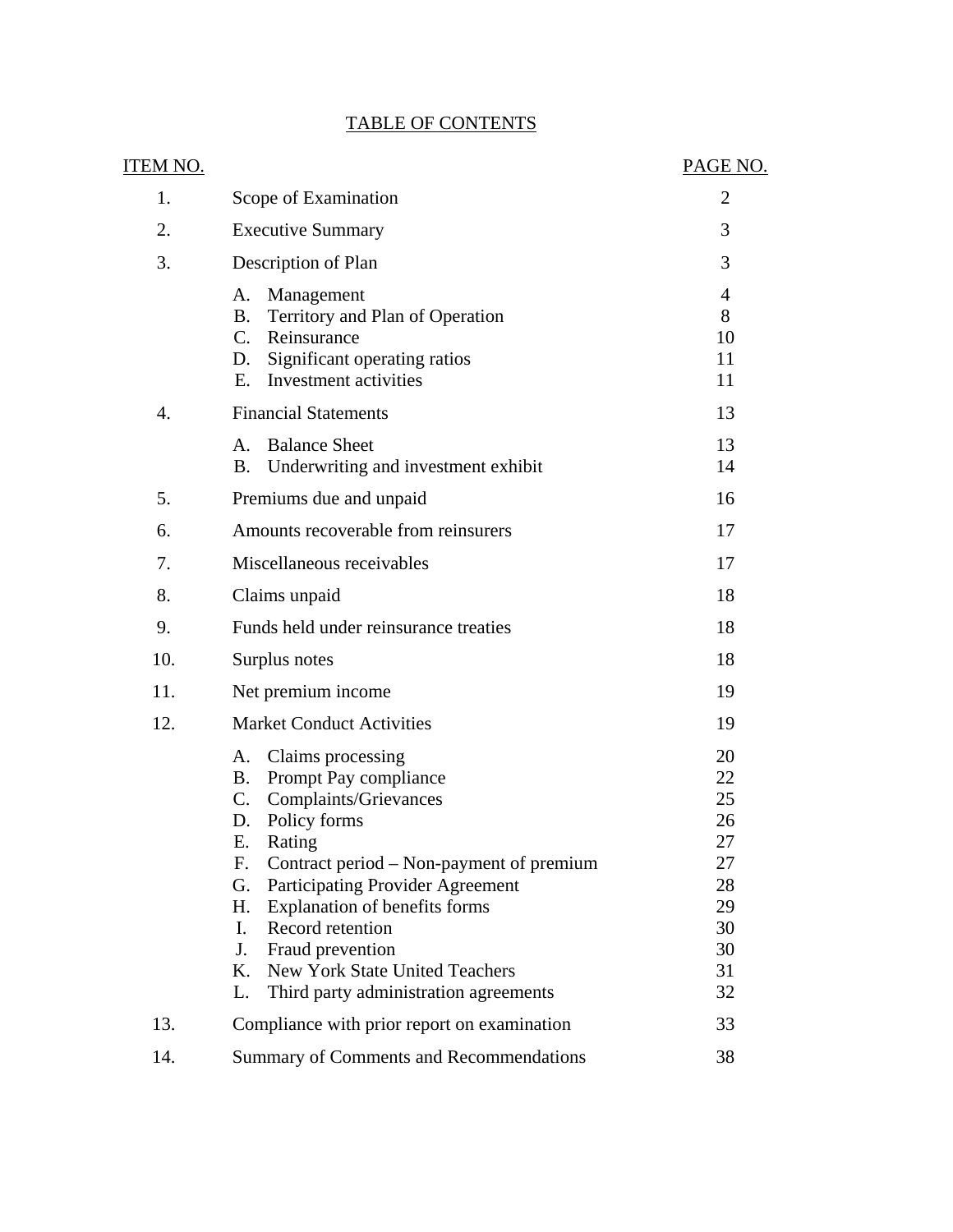

STATE OF NEW YORK INSURANCE DEPARTMENT 25 BEAVER STREET NEW YORK, NEW YORK 10004

Governor George E. Pataki Governor Gregory V. Serio

**Superintendent** 

Date: October 14, 2003

Honorable Greg V. Serio Superintendent of Insurance Albany, NY 12257

Sir:

Pursuant to the provisions of the New York Insurance Law and acting in accordance with the directions contained in Appointment Number 21984, dated January 17, 2003 and attached hereto, I have made an examination into the condition and affairs of Delta Dental of New York, Inc., a dental expense indemnity company licensed under Article 43 of the New York Insurance law. The statutory home office is located at 575 Madison Avenue, New York, NY 10022. The examination was conducted at the Plan's administrative offices located at One Delta Drive, Mechanicsburg, Pennsylvania 17055. The following report is respectfully submitted.

Wherever the designations "DDNY" or "the Plan" appear herein, without qualification, they should be understood to indicate Delta Dental of New York, Inc.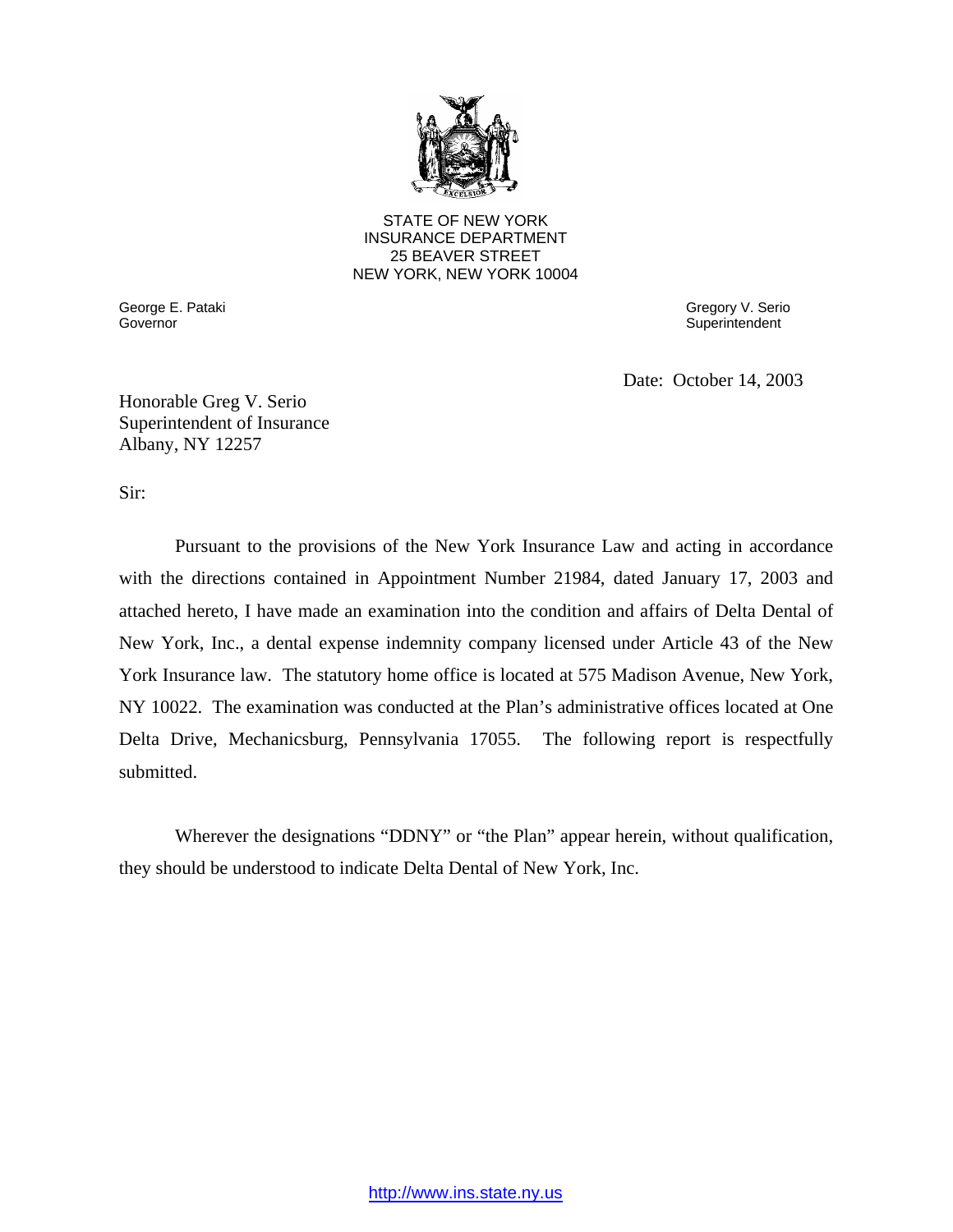#### 1. **SCOPE OF EXAMINATION**

The previous examination was conducted as of December 31, 1996. This examination covers the six-year period from January 1, 1997 through December 31, 2002. Transactions subsequent to this period were reviewed where deemed appropriate by the examiner.

The examination comprised a verification of assets and liabilities as of December 31, 2002, in accordance with Statutory Accounting Principles, as adopted by the Department, a review of income and disbursements deemed necessary to accomplish such verification, and utilized, to the extent considered appropriate, work performed by the Plan's independent certified public accountants. A review or audit was also made of the following items as called for in the Examiners Handbook of the National Association of Insurance Commissioners:

> History of the Plan Management Corporate records Fidelity bonds and other insurance Territory and plan of operation Reinsurance Accounts and records Financial statements Market conduct activities

A review was also made to ascertain what action was taken by the Plan with regard to comments and recommendations in the prior report on examination**.** 

This report on examination is confined to financial statements and comments on those matters which involve departures from laws, regulations or rules, or which are deemed to require explanation or description.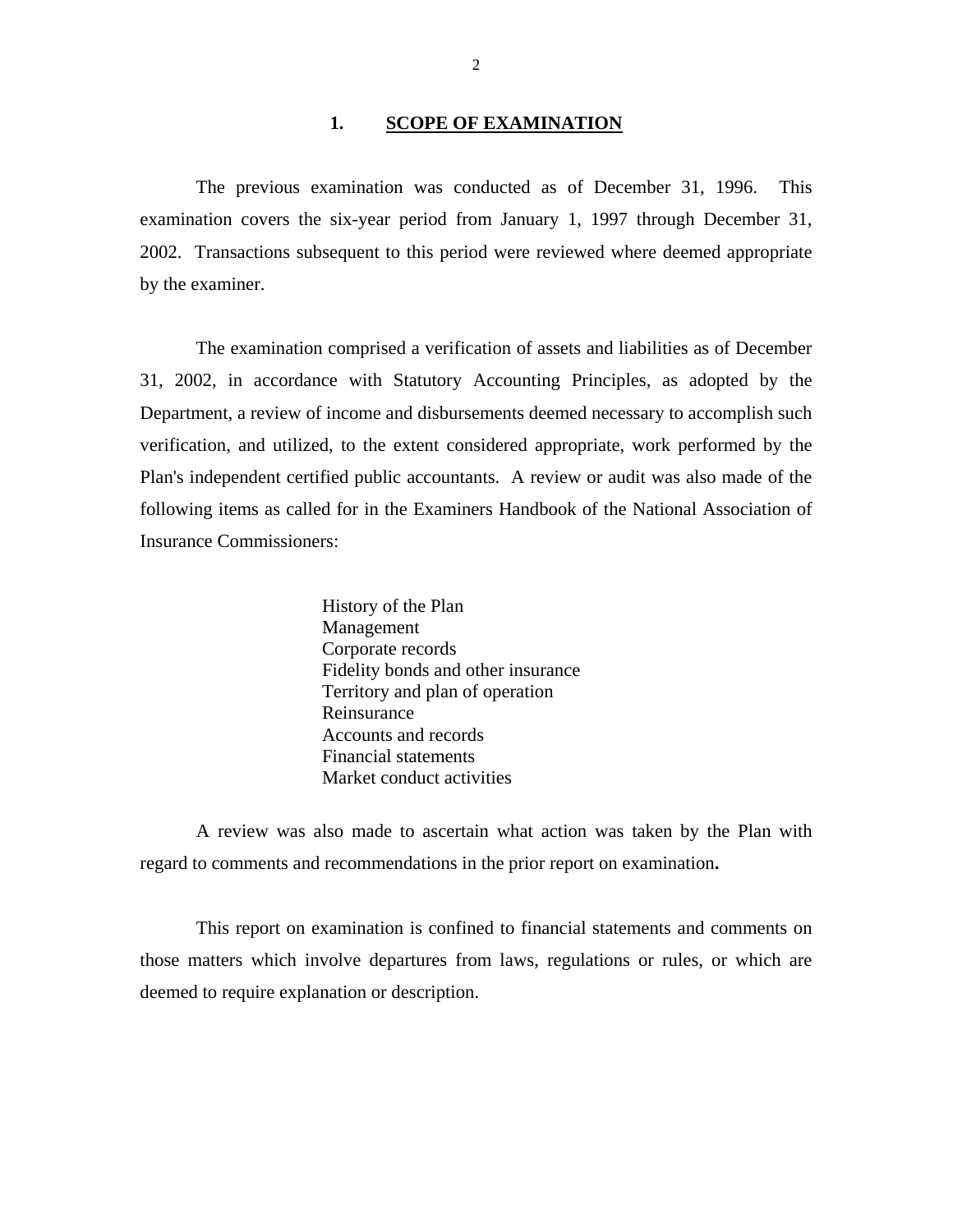#### **2. EXECUTIVE SUMMARY**

The results of this examination indicate that during the examination period, Delta Dental of New York, Inc. management did not adequately monitor its compliance with certain provisions of New York Insurance Law and Department regulations. This conclusion is borne out, not by any one major violation, but by the number of smaller violations found throughout DDNY's operations.

The examination findings are described in greater detail in the remainder of this report. Action already taken by management in response to the findings is also described herein as applicable.

# **3. DESCRIPTION OF THE PLAN**

The New York Dental Service Corporation, which was organized by the Dental Society of New York, was certified by New York State in 1963 and licensed by the Department at that time as a dental expense indemnity corporation under the provisions of New York Insurance Law Section 252, currently §4302. The Plan commenced business in 1963.

On March 30, 1994, the New York Dental Service Corporation changed its name to Delta Dental of New York, Inc.

The purpose of the Plan is to establish, maintain, and operate a non-profit dental service plan whereby dental care may be provided to groups whose members become subscribers. Such care is furnished by dentists, duly licensed to practice under the laws of the State of New York, who may have contracts with the Plan to provide dental care to its subscribers.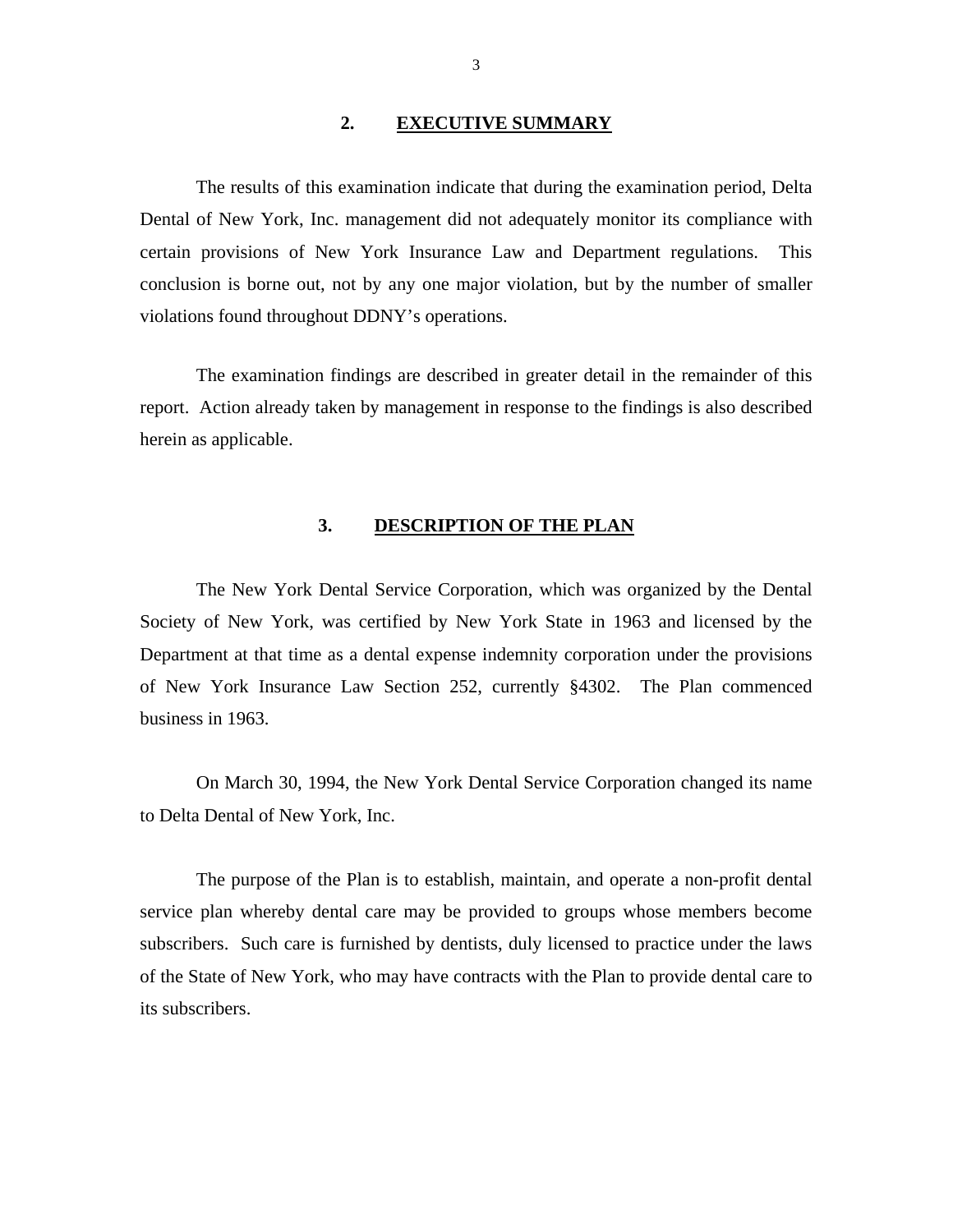# <span id="page-5-0"></span>A. **Management**

Pursuant to the Plan's charter and by-laws, management of the Plan is vested in a board of directors consisting of not less than fourteen members. As of the examination date, the board of directors was comprised of fourteen members. The board meets four times during each calendar year. The directors as of December 31, 2002 were as follows:

| <b>Name and Address</b>                                | <b>Business Affiliation</b>                                    |
|--------------------------------------------------------|----------------------------------------------------------------|
| Henry R. Amen, D.D.S.<br>Brooklyn, NY 11209            | Dentist                                                        |
| Herman L. Bosboom, D.D.S.<br>New York, NY 10022        | Dentist                                                        |
| Thomas D. Coiro<br>Commack, NY 11725                   | Retired                                                        |
| Anthony L. Dimango, M.D.<br>Brooklyn, NY 11209         | Retired                                                        |
| Robert B. Elliott<br>San Francisco, CA 94105           | President,<br>Delta Dental Insurance Company                   |
| Thomas M. Halton, D.M.D.<br>Flushing, NY               | Dentist                                                        |
| Roy M. Hilliard<br>Mechanicsburg, PA                   | Senior Vice President,<br>Delta Dental of Pennsylvania         |
| Andrew S. Levine, D.D.S.<br>Saratoga Springs, NY 12866 | Dentist                                                        |
| Thomas J. McCartin<br>New York, NY 10016               | President,<br>Warren Kremer Paino Advertising                  |
| Gerard E. McGuirk, D.D.S.<br>Goshen, CT                | Chairman of the Board,<br>Delta Dental of New York,<br>Dentist |
| Michael A. Pagliaro<br>White Plains, NY 10601          | Sr. Vice President,<br><b>White Plains Hospital Center</b>     |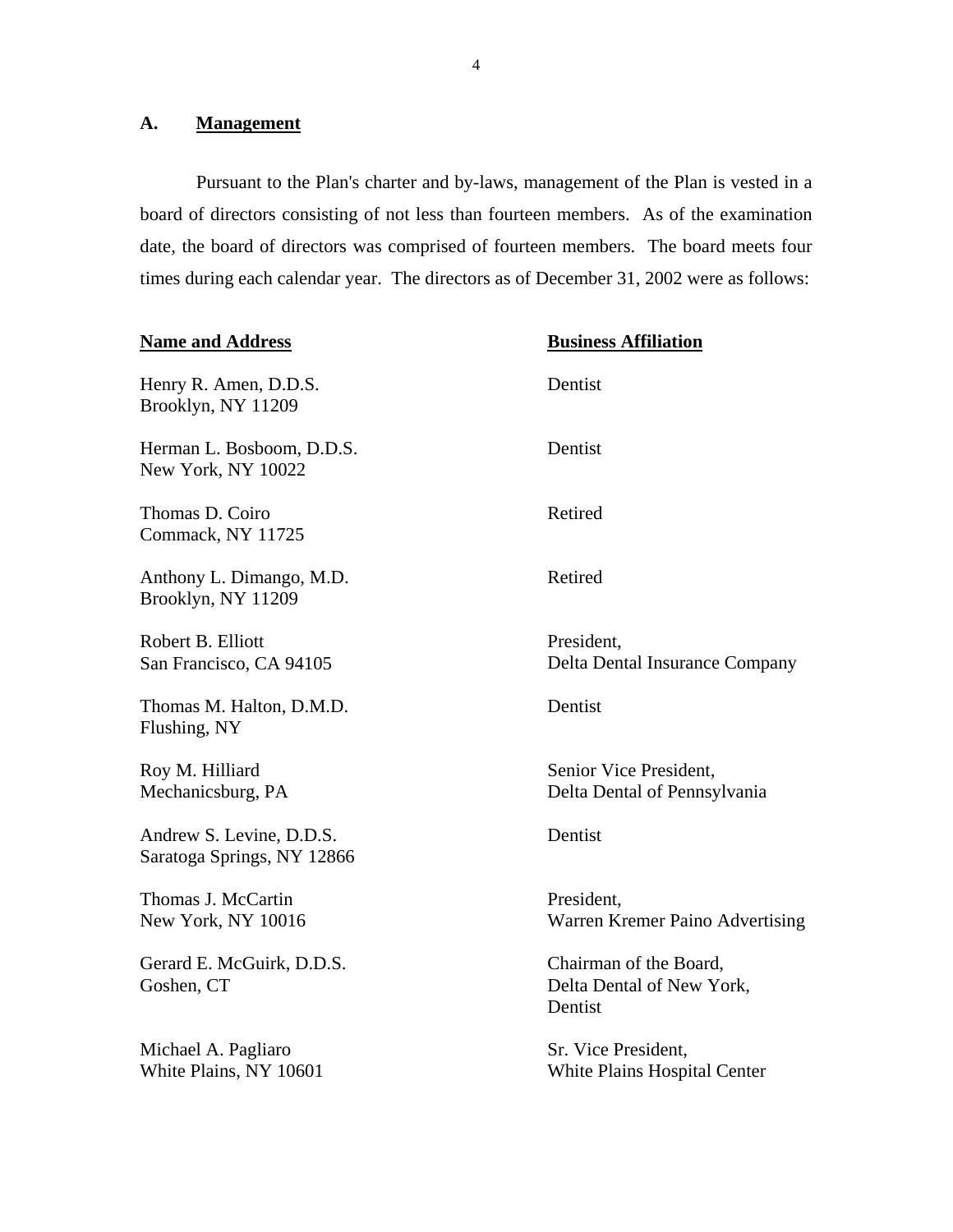| <b>Name and Address</b>                     | <b>Business Affiliation</b>              |  |  |
|---------------------------------------------|------------------------------------------|--|--|
| John D. Semler<br>Des Plaines, IL 60016     | Retired                                  |  |  |
| Jozef C. Verbraeken<br>Rhinebeck, NY 12572  | Retired                                  |  |  |
| Thomas H. Wysmuller<br>Saugerties, NY 12477 | Advisor,<br><b>Wysmuller Corporation</b> |  |  |

The minutes of all meetings of the Board of Directors and committees thereof held during the examination period were reviewed. The meetings were well attended generally. Although his absences were excused, one member, Dr. Halton, attended less than 50% of the meetings during the three-year period ending December 31, 2002.

Members of the board have a fiduciary responsibility and must evince an ongoing interest in the affairs of the insurer. It is essential that board members attend meetings consistently and set forth their views on relevant matters so that appropriate decisions may be reached by the board. Individuals who fail to attend at least one-half of the regular meetings do not fulfill such criteria. Board members who are unable or unwilling to attend meetings consistently should resign or be replaced.

Between the period January 2000 and November 2001, and again between March 2002 and the examination date, the board was in violation of Article III, section 4 of its by-laws that states the following:

> "The number of Directors who are not dentists shall exceed the number of Directors who are dentists by one."

It is recommended that the board comply with its by-laws and maintain the proper number of dentist to non-dentist directors.

The Plan indicated that, as of May 2003, the board achieved the appropriate number of dentist to non-dentist directors and is now in compliance with its by-laws.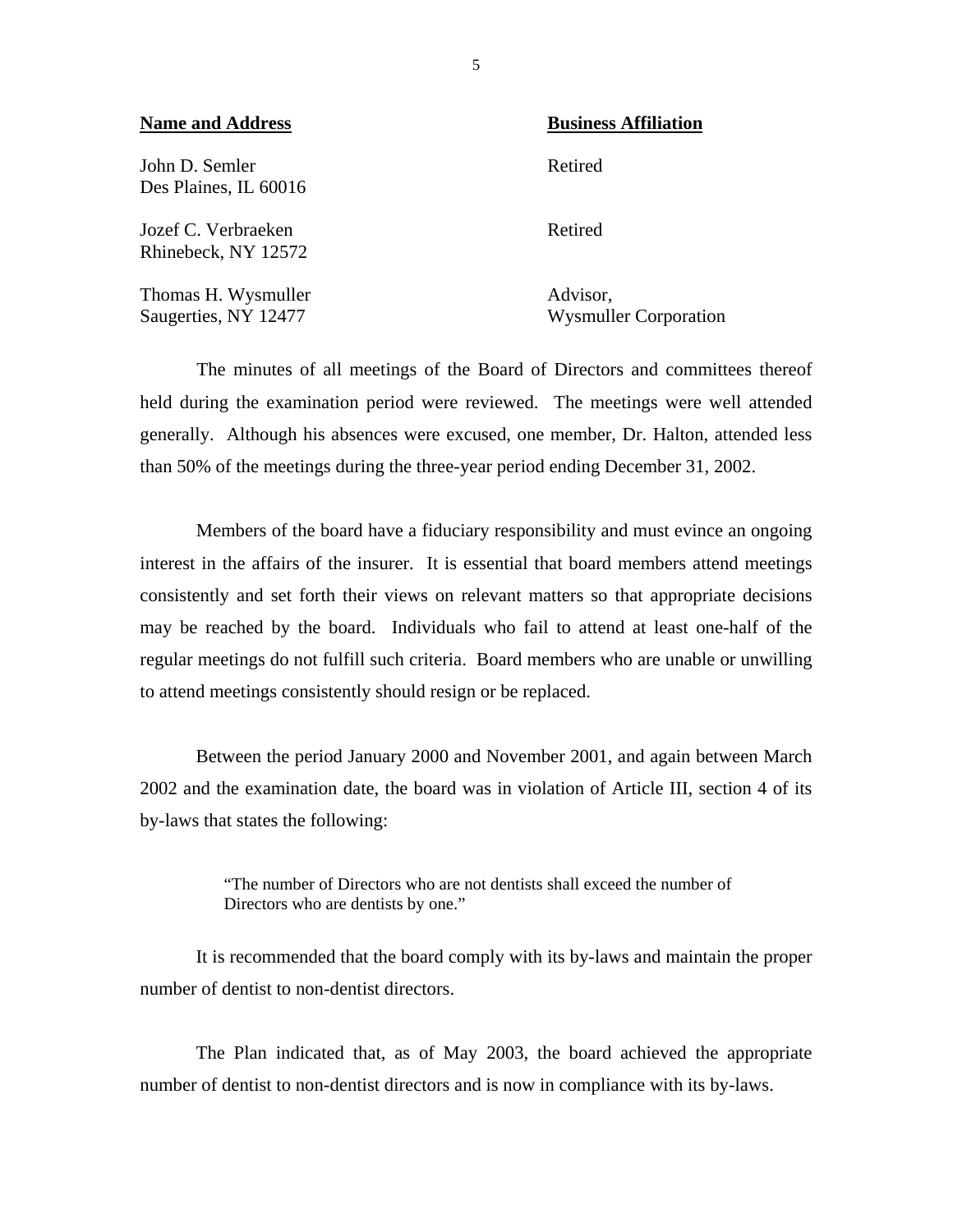The officers of the Plan as of December 31, 2002, were as follows:

| <b>Name</b>                   | <b>Title</b>            |
|-------------------------------|-------------------------|
| Dr. Gerard E. McGuirk, D.D.S. | Chairman                |
| Mr. Gary D. Radine            | President, CEO          |
| Mr. William B. McQuiggan      | Sr. Vice President, COO |

DDNY was acquired by Dentegra Group, Inc. in 2001 without the Department's prior approval. This was effectuated by DDNY changing its by-laws to transfer the membership voting rights of its directors to the directors of the Dentegra Group, Inc. Upon learning of this change, the Department asked DDNY to submit an application for change of control. Ultimately, DDNY withdrew its application and rescinded the resolutions. Therefore, DDNY is not considered to be a controlled insurer. However, DDNY has agreed to submit all agreements with companies that would have been in its holding company structure had it proceeded with its proposal to become a controlled insurer to the Superintendent of Insurance for review.

The Plan is managed through the operation of a General Agency Agreement (GAA or the agreement) between DDNY, Pennsylvania Dental Service Corp., d/b/a Delta Dental of Pennsylvania (DDP) and the Delta Dental Insurance Company (DDIC), a Delaware Corporation licensed to do accident and health insurance in several states, including New York. Through the agreement, DDP accepts responsibility to administer the Plan, in return for which, DDP receives an administration fee.

The provisions of the GAA relating to the Plan and DDIC give the Plan the responsibility for providing administrative services to DDIC. These responsibilities are passed along to DDP.

It should be noted that, under a separate agreement, all of DDP's responsibilities are ultimately passed to PaCa Management, LLC (PaCa), a limited liability company, organized under the laws of the State of Delaware, with principal offices in Wilmington, Delaware. PaCa, which is owned jointly by Delta Dental of California (DDPC) and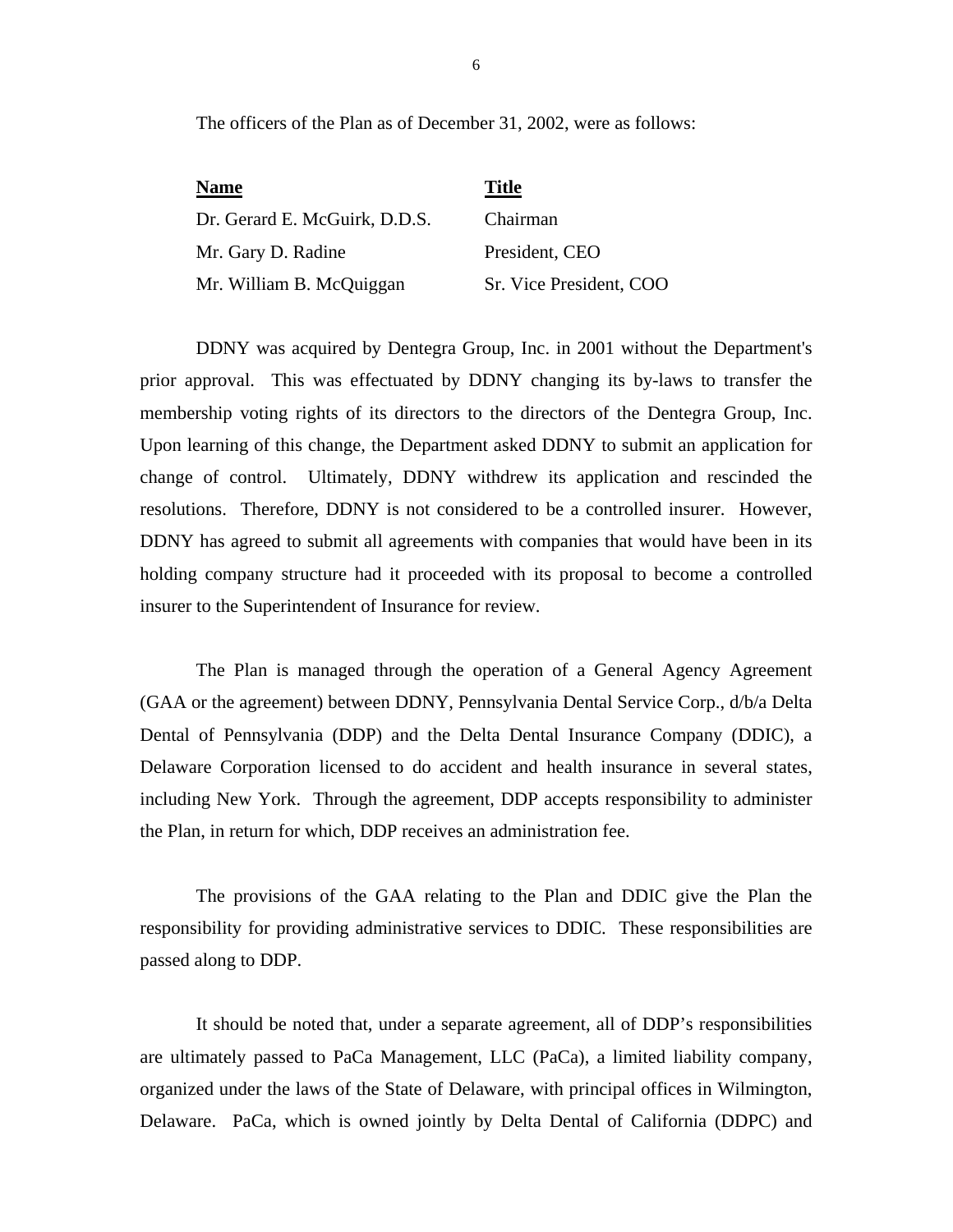DDP, was formed to administer and support DDNY. Such alternate arrangements should be clearly delineated in the Plan's own GAA.

It is recommended that the Plan rewrite its General Agency Agreement to reflect the responsibilities of all involved parties and submit that agreement to the Superintendent of Insurance for review.

One of the clauses within the GAA provides instructions on how to divide interest earned on the investment of funds other than funds in the Premium Accounts. The Plan has indicated the parties are not in compliance with this clause.

It is recommended that the parties to the General Agency Agreement review the agreement to ensure all relevant clauses are being enforced as written.

The Plan is also party to a separate agreement, the DeltaCare USA Administration Agreement (DAA), with PaCa, whereby PaCa administers the management of the DHMO. Under the DHMO, members can visit participating providers and pay only a fixed co-payment.

It is recommended that the Plan submit its DeltaCare USA Administration Agreement (DAA) to the Superintendent of Insurance for review.

It is noted that, under the DAA, the administrator sells capitated coverage to groups outside of New York State. In many cases, these groups have members within New York State. For these members, PaCa has been paying a fee to the Plan, in return for which, the Plan has been providing dental services to the New York members through its capitated network and performing certain administrative functions. The DeltaCare USA Administration Agreement does not discuss such services, but the Plan reported the income from this "leasing" of its provider panel as premium income. This income should have been reported as "Risk Revenue" on the Plan's Income Statement filed for 2001. The NAIC Annual Statement Instructions for Health Companies states: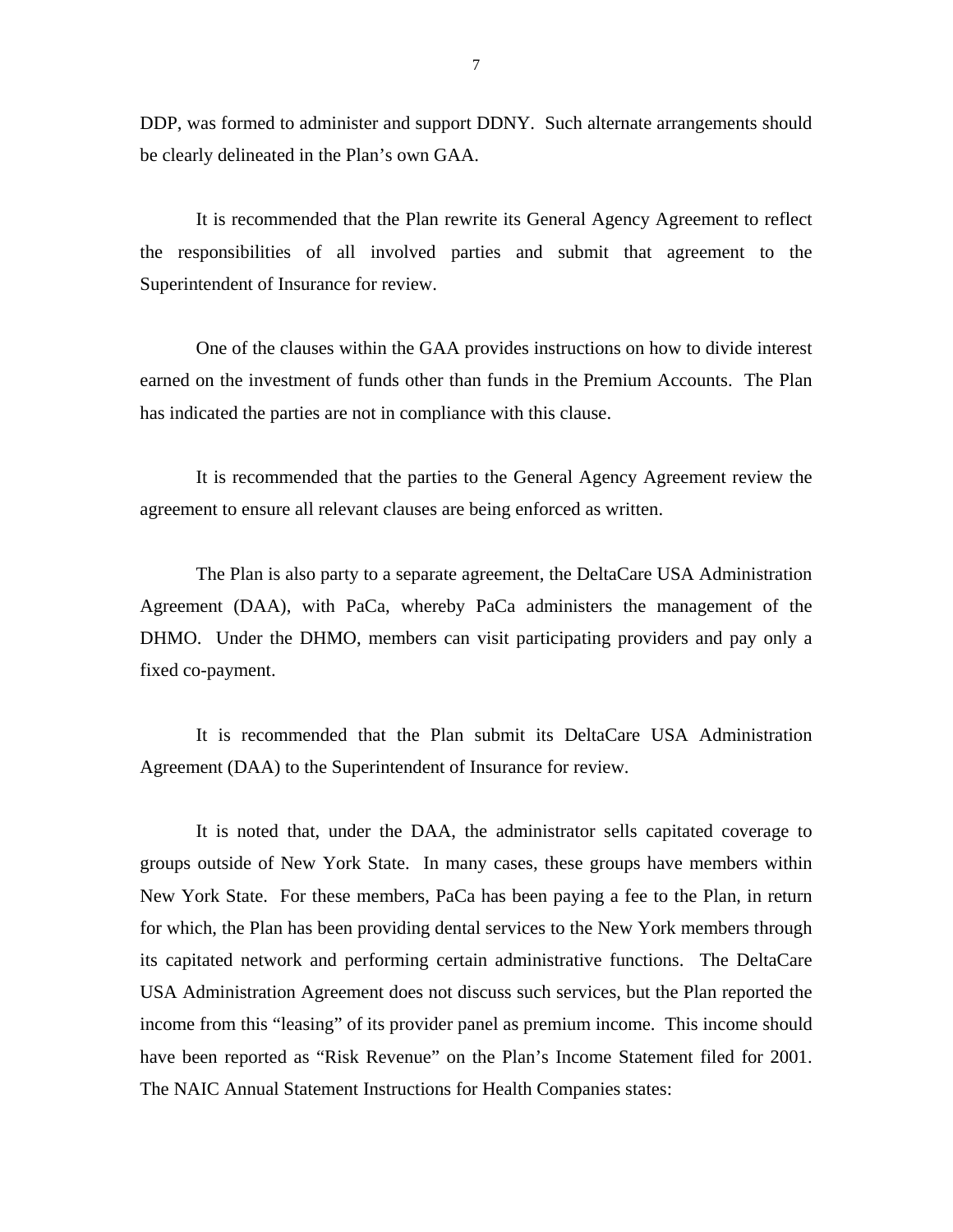"Line 5 – Risk Revenue

Include: Amounts charged by the reporting entity as a provider or intermediary for specified medical services (e.g. full professional, dental, radiology, etc.) provided to the policyholders or members of another insurer or reporting entity. Unlike premiums that are collected from an employer group or individual member, risk revenue is the prepaid (usually of a capitated basis) payment, made by another insurer or reporting entity to the reporting entity in exchange for services to be provided or offered by such organization."

It is recommended that the Plan report income generated from "leasing" its provider network to PaCa for NY residents who are enrolled through DeltaCare USA group contracts located outside of the State of New York as Risk Revenue in accordance with the NAIC Annual Statement Instructions.

It is recommended that DDNY submit a revised Annual Statement for 2002 and revised Quarterly Statements for 2003, that correctly report all risk revenue in the Statement of Revenue and Expenses and exclude all such revenue from premium income.

#### **B. Territory and Plan of Operation**

The Plan is licensed to sell dental insurance in all counties of New York. The Plan's direct premiums written for the previous six years are as follows:

| Calendar Year | <b>Direct Premiums Written</b> |
|---------------|--------------------------------|
| 1997          | \$1,540,814                    |
| 1998          | 2,880,951                      |
| 1999          | 3,802,337                      |
| 2000          | 6,152,337                      |
| 2001          | 7,677,918                      |
| 2002          | 7,651,094                      |

 Note: Direct Premiums Written for calendar 2002 have been reduced to reflect information on this transfer may be obtained on page 10 of this report. the reclassification of certain premiums to the account Risk Revenue. Further

It offers indemnity contracts and managed care contracts.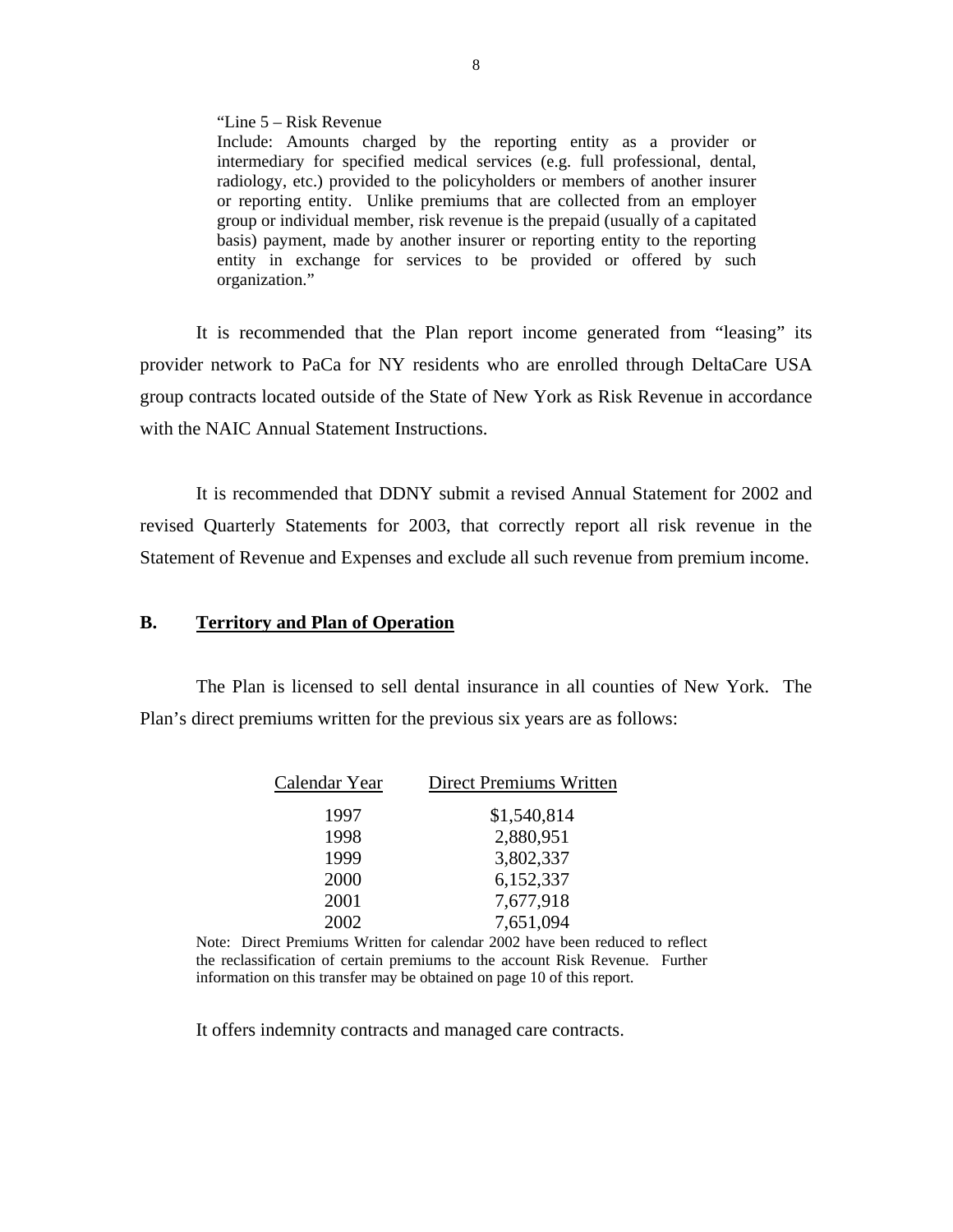As mentioned earlier in this report, the Plan's managed care arrangement is offered under the DeltaCare USA program, a Dental Health Maintenance Organization. With this type of contract, DDNY pays a monthly capitation to contracted providers who provide service to enrolled members who pay a fixed copayment at the time of service. While the dentists who participate in this program accept some risk, the risk is mitigated through the Plan's "chair hour guarantee " program which guarantees providers will receive a certain income based upon the Relative Value Units of the procedures performed.

The Plan does not offer government programs and is not involved in the Healthy New York program. Further, the Plan does not offer individual coverage. Small group indemnity coverage is limited to those with at least ten members, while the DeltaCare USA program is available to groups with at least five members.

The Plan acts as a Third Party Administrator (TPA) for Cost Plus Contracts wherein purchasers are billed for all of the claims that are paid plus an adminstrative fee, which is either a percentage of claims paid or a fee per eligible enrollee.

The following chart shows the change in enrollment by year during the examination period:

| Date              | Enrollment |
|-------------------|------------|
| December 31, 1997 | 41,308     |
| December 31, 1998 | 72,102     |
| December 31, 1999 | 79,456     |
| December 31, 2000 | 136,724    |
| December 31, 2001 | 166,730    |
| December 31, 2002 | 158,822    |

The Plan sells its policies using an internal sales force as well as independent agents and brokers.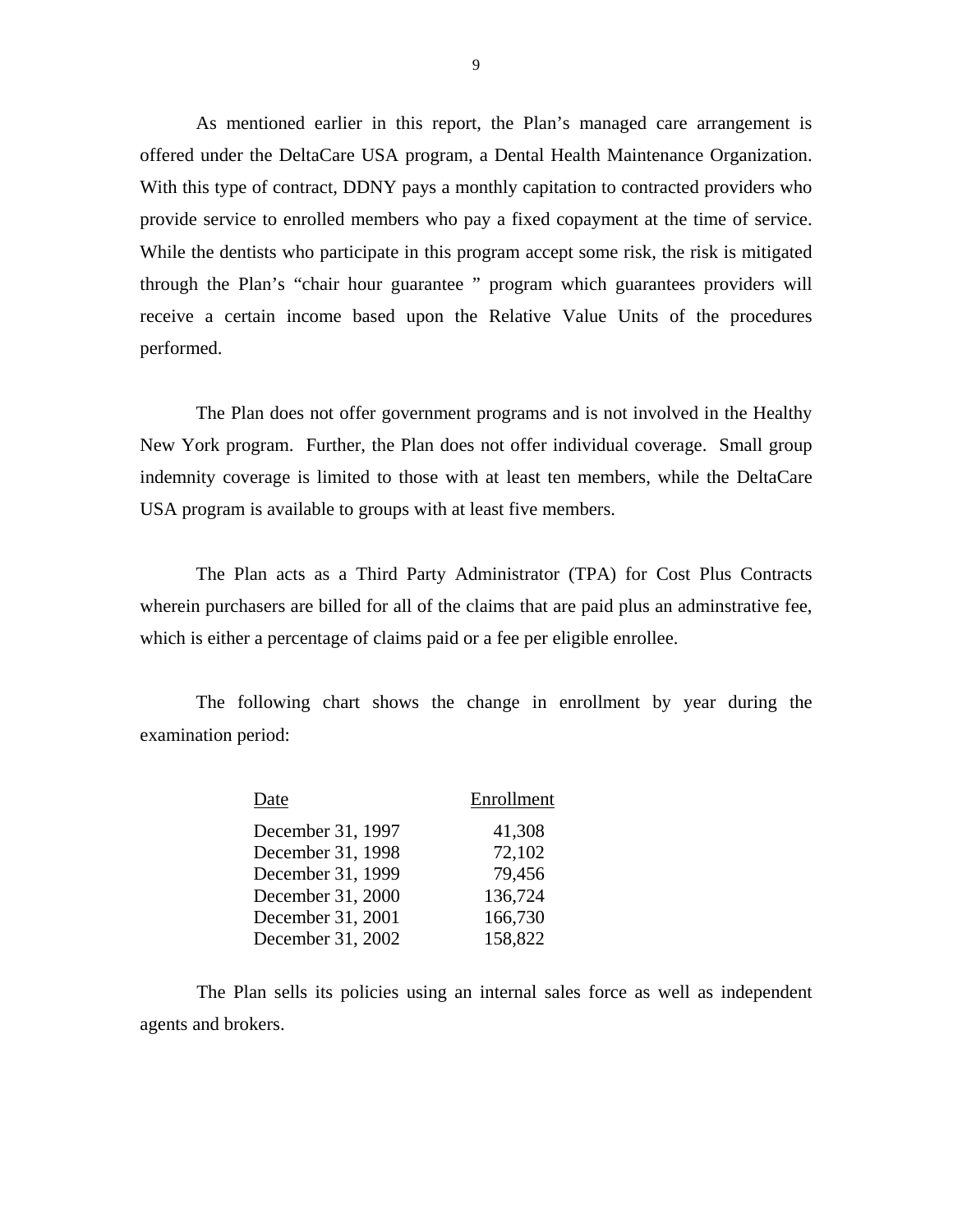## <span id="page-11-0"></span>**C. Reinsurance**

The Plan maintains two reinsurance treaties with Delta Reinsurance Company Inc. (DRC). Those agreements call for DDNY to cede 90% of the risk associated with its prospective contracts and 95% of the risk associated with its managed care contracts.

The treaties contain an insolvency clause conforming to the requirements of New York Insurance Law §1308. With DRC as the applicant, the Plan is provided with a clean and irrevocable letter of credit issued by a qualified Pennsylvania bank. The value of the letter of credit as of the examination date was \$50,000. The letter, originally issued on April 7, 1988, is renewed annually. The most recent renewal date was March 26, 2003. A trust agreement in the prescribed form is incorporated in the reinsurance treaty to define the terms and conditions under which the credit may be drawn.

The offset clause in the reinsurance treaties contains the following language:

DDNY or DRC may offset any balance, whether on account of premium, commission, claims, adjustment expenses, or otherwise, due from one party to the other under this Treaty or any other agreement between them. In the event of the insolvency of either party to this Treaty then offsets shall only be allowed to the extent permitted by the provisions of New York Insurance Law §7427(a)."

This offset clause does not establish appropriate treatment for funds held by the insurer and owed to DRC. Such treatment is necessary because DRC is unauthorized to conduct the business of insurance in the state of New York. As a result, unless the language is changed and additional language added, the Plan may be required to establish a liability for unauthorized reinsurance as required by New York Insurance Law §1308(b).

It is noted that the Plan has submitted its reinsurance treaties to the Department for approval. Discussions are under way to ensure appropriate language is included.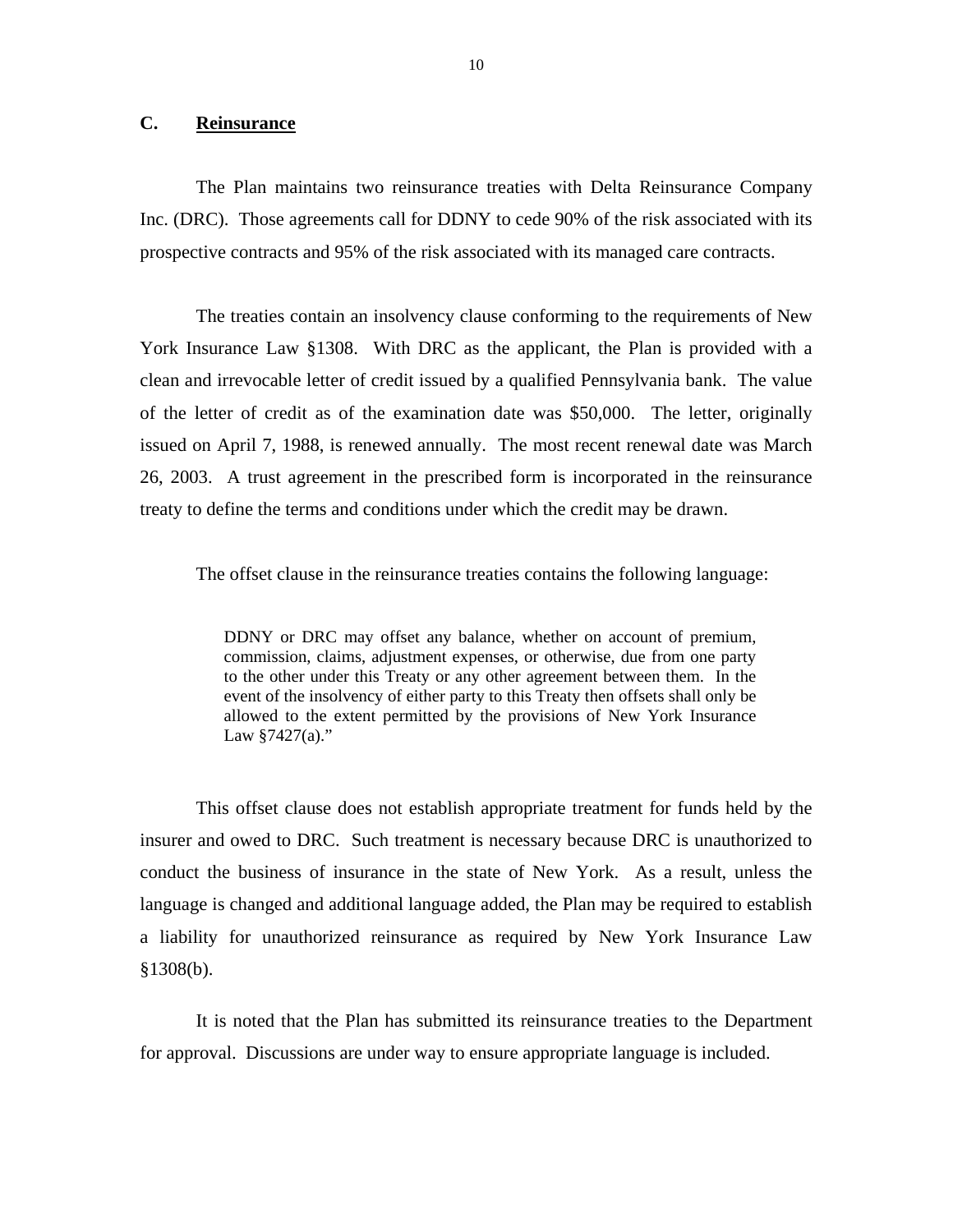It is recommended that the Plan include language required by the Department within its reinsurance contracts or establish a penalty for unauthorized reinsurance as required by New York Insurance Law §1301(a)(14).

It should be noted that unless the appropriate language is inserted into the agreements, the Plan must establish a liability for unauthorized reinsurance as described above.

#### **D. Significant Operating Ratios**

The underwriting ratios presented below are on an earned-incurred basis and encompass the six-year period covered by this examination:

|                                   | Amounts      | Ratios  |
|-----------------------------------|--------------|---------|
| Claims                            | \$11,857,219 | 40.12%  |
| Claim adjustment expenses         | \$6,742,446  | 22.82%  |
| General administrative expenses   | \$11,468,228 | 38.81%  |
| Net underwriting and risk revenue |              |         |
| gain/(loss)                       | \$(519,990)  | (1.75%) |
| Premium and Risk Revenue          | \$29,547,902 | 100.00% |

#### **E. Investment Activities**

The Plan invests only in short-term obligations guaranteed as to interest and principal by the government of the United States. Such transactions have been approved by the Board of Directors.

There have been no internal audit reports related to investments.

The Plan maintains a custodial agreement with its financial institution, PNC Bank. That agreement does not include the following covenants suggested by the Department as a prudent business practice: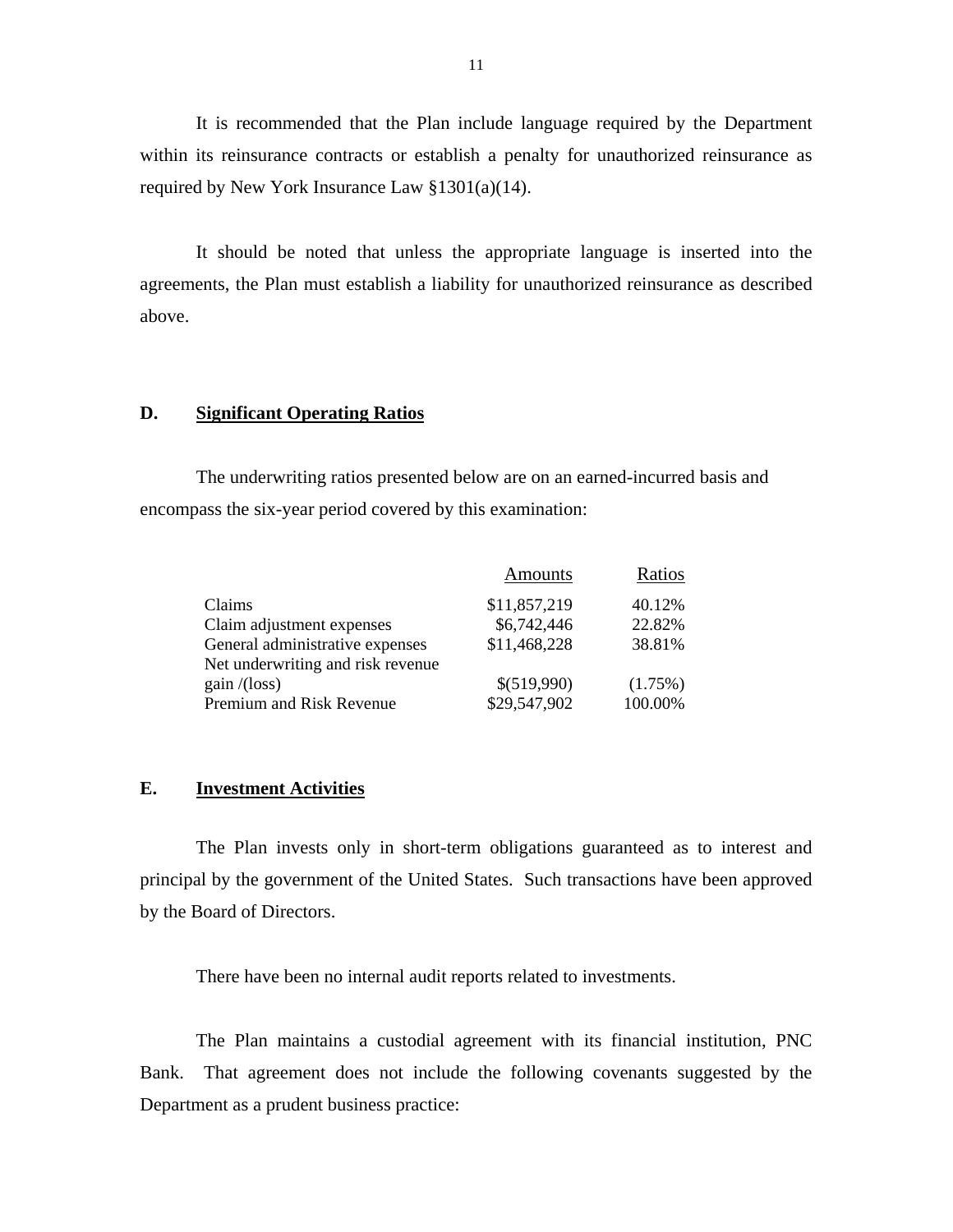- The bank shall have in force, for its own protection, Bankers Blanket Bond Insurance of the broadest form available for commercial banks and will continue to maintain such insurance. The bank shall give the Company 60 days written notice of any material change in the form or amount of insurance or termination of such coverage.
- The bank will give the securities held by it hereunder the same care it gives its own property of a similar nature.
- Access to securities held by the bank shall be during regular banking hours and specify those persons who shall be entitled to examine on the premises securities held and the records regarding those securities, but only upon furnishing the bank with written instructions to that effect from any specified authorized officer.
- Written instructions hereunder shall be signed by any two of the Company's Authorized Officers, specified in a separate list for this purpose, which will be furnished to the bank from time to time, signed by the treasurer or an assistant treasurer, and certified under the corporate seal by the secretary or an assistant secretary.
- An opportunity for the insurer to secure the most recent report on the review of the custodian's system of internal controls, pertaining to custodian record keeping, issued by internal or independent auditors.

It is recommended that the custodial agreement be amended to include all of the covenants suggested by the Department.

It is noted that, as of the examination date, that agreement had been amended to include all of the suggested covenants and was in the final stages of approval.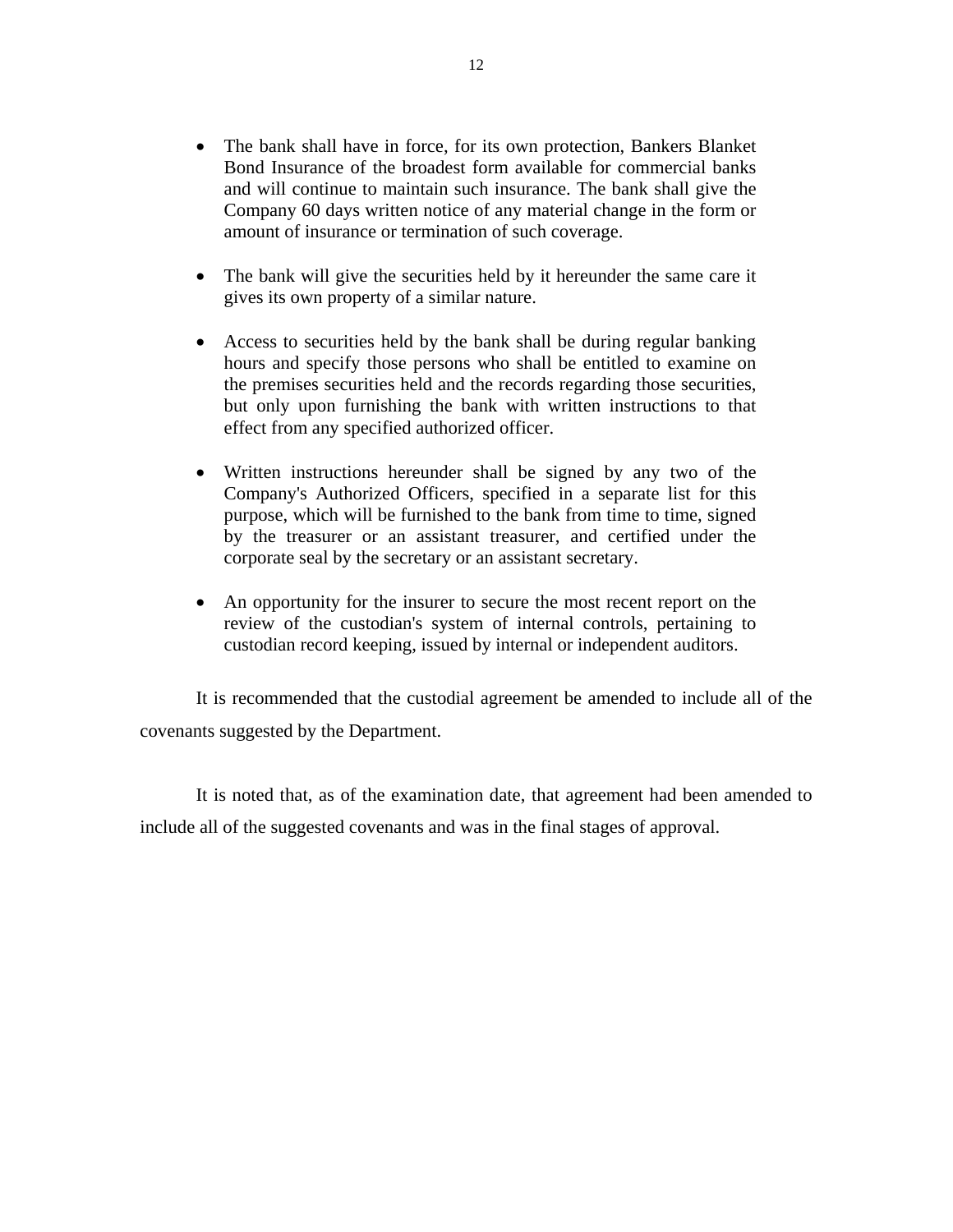# **4. FINANCIAL STATEMENTS**

#### **A. Balance Sheet**

The following shows the assets, liabilities and reserves and other funds as determined by this examination as of December 31, 2002.

|                                                                            |    |                  |    |                               | <b>EXAMINATION</b> |                        |             |                    | <b>COMPANY</b> |                                   |             |
|----------------------------------------------------------------------------|----|------------------|----|-------------------------------|--------------------|------------------------|-------------|--------------------|----------------|-----------------------------------|-------------|
| Assets                                                                     |    | Ledger<br>Assets |    | <b>Assets Not</b><br>Admitted |                    | Net Admitted<br>Assets |             | Admitted<br>Assets |                | Surplus<br>Increase<br>(Decrease) |             |
| Cash                                                                       | \$ | 4,483,606        | \$ |                               |                    | \$                     | 4,483,606   | \$                 | 4,483,606      | \$                                |             |
| Premiums due and unpaid                                                    |    | 137,793          |    |                               | 20,748             |                        | 117,045     |                    | 1,615,313      |                                   | (1,498,268) |
| Amounts recoverable from reinsurers                                        |    | 5,241,284        |    |                               |                    |                        | 5,241,284   |                    | 5,272,901      |                                   | (31,617)    |
| Amounts receivable relating to uninsured<br>health plans                   |    | 1,869,617        |    |                               |                    |                        | 1,869,617   |                    | 1,869,617      |                                   |             |
| Miscellaneous account receivable                                           |    | 202,149          |    |                               |                    |                        | 202,149     |                    | 3,792          |                                   | 198,357     |
| Total asset                                                                | S  | 11,934,449       |    | \$                            | 20,748             | \$                     | 11,913,701  | \$                 | 13,245,229     | \$                                | (1,331,528) |
| Liabilities                                                                |    |                  |    |                               |                    |                        | Liabilities |                    | Liabilities    |                                   |             |
| Claims unpaid                                                              |    |                  |    |                               |                    | \$                     | 320,541     | \$                 | 320,541        |                                   |             |
| Unpaid claims adjustment expenses                                          |    |                  |    |                               |                    |                        | 631,018     |                    | 631,018        |                                   |             |
| Premiums received in advance                                               |    |                  |    |                               |                    |                        | 335,614     |                    | 335,614        |                                   |             |
| General expenses due and accrued                                           |    |                  |    |                               |                    |                        | 1,690,818   |                    | 1,690,818      |                                   |             |
| Amounts withheld or retained for                                           |    |                  |    |                               |                    |                        |             |                    |                |                                   |             |
| account of others                                                          |    |                  |    |                               |                    |                        | 119,483     |                    | 119,483        |                                   |             |
| Funds held under reinsurance treaties                                      |    |                  |    |                               |                    |                        | 6,722,841   |                    | 8,054,369      |                                   | 1,331,528   |
| Liability for amounts held<br>under<br>uninsured accident and health plans |    |                  |    |                               |                    |                        | 456,627     |                    | 456,627        |                                   |             |
| Amount due retention group                                                 |    |                  |    |                               |                    |                        | 589,406     |                    | 589,406        |                                   |             |
| <b>Total liabilities</b>                                                   |    |                  |    |                               |                    | \$.                    | 10,866,348  | \$                 | 12,197,876     | \$                                | 1,331,528   |
|                                                                            |    |                  |    |                               |                    |                        |             |                    |                |                                   |             |
| Reserves and other funds                                                   |    |                  |    |                               |                    |                        |             |                    |                |                                   |             |
| Surplus notes                                                              |    |                  |    |                               |                    | \$                     | 200,000     | \$                 | 664,700        | \$                                | (464,700)   |
| Statutory reserve                                                          |    |                  |    |                               |                    |                        | 956,387     |                    | 992,886        |                                   | (36, 499)   |
| Unassigned funds                                                           |    |                  |    |                               |                    |                        | (109, 034)  |                    | (610, 233)     |                                   | 501,199     |
| Total reserves and other funds                                             |    |                  |    |                               |                    | \$                     | 1,047,353   | \$                 | 1,047,353      |                                   |             |
| Total liabilities, reserves and other funds                                |    |                  |    |                               |                    | S                      | 11,913,701  | \$                 | 13,245,229     |                                   |             |

Note 1: The Internal Revenue Service has not made any audits of the Plan's federal income tax returns through tax year 2002. Except for any impact, which may result from the examination changes contained in this report, the examiner is unaware of any potential exposure of the Plan to any further tax assessment and no liability has been established herein relative to such contingency.

Note 2: No liability appears on the above statement for loans in the amount of \$200,000 and no interest has been accrued. The loans were granted pursuant to the provisions of Section 1307 of the New York Insurance Law. As provided in Section 1307, repayment of principal and interest shall only be made out of free and divisible surplus, subject to the prior approval of the Superintendent of Insurance of the State of New York.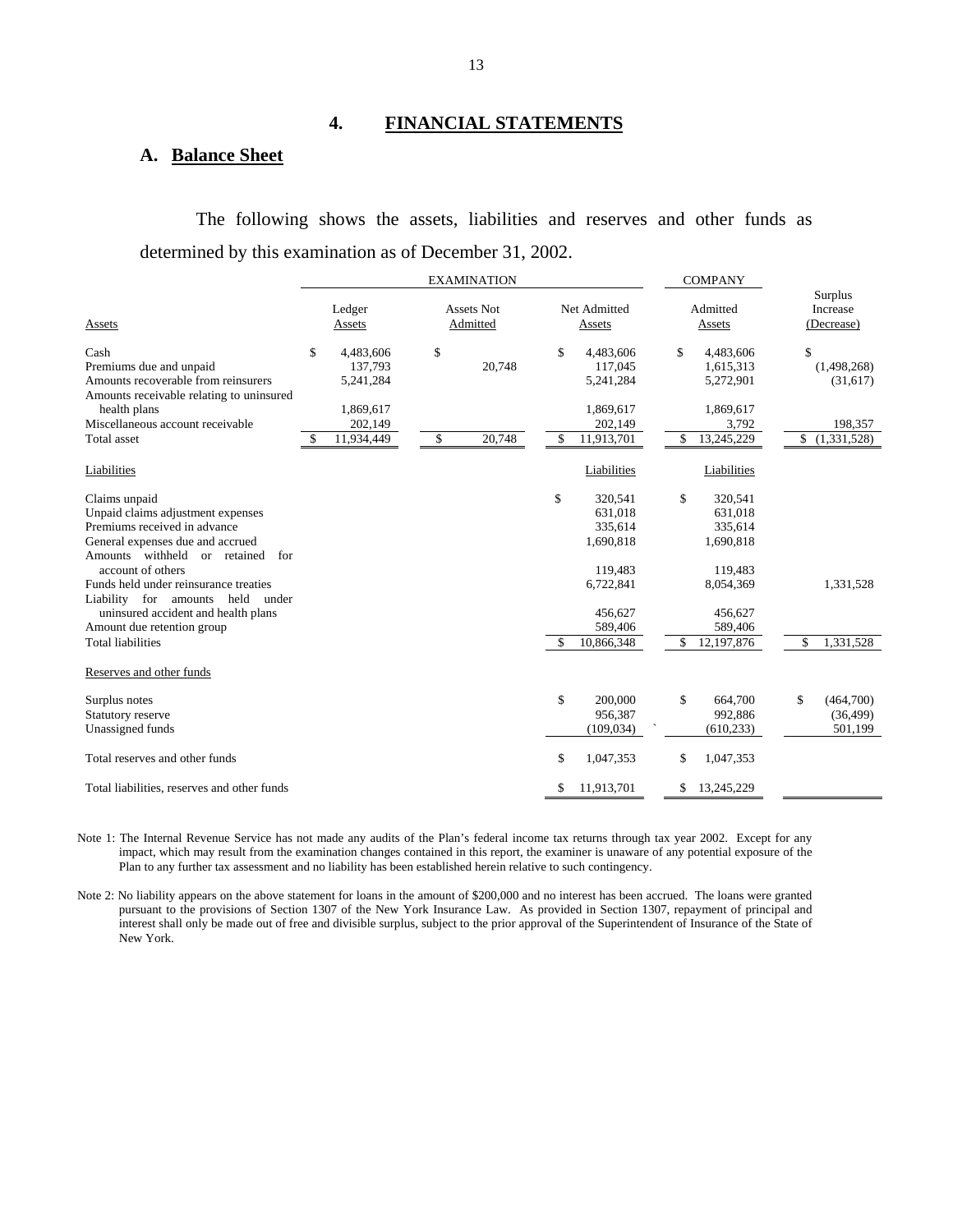# **B. Underwriting and Investment Exhibit**

Reserves and unassigned funds increased \$576,773 during the six (6) year examination period, January 1, 1997 through December 31, 2002, detailed as follows:

# **Statement of revenues and expenses**

| Revenue                                                                                                                                          |                                                                                       |                        |
|--------------------------------------------------------------------------------------------------------------------------------------------------|---------------------------------------------------------------------------------------|------------------------|
| Premiums earned (net of reinsurance)<br>Risk revenue<br>Net investment income                                                                    | \$29,255,902<br>292,000<br>1,096,615                                                  |                        |
| Total                                                                                                                                            |                                                                                       | \$30,644,517           |
| Deductions                                                                                                                                       |                                                                                       |                        |
| Claims incurred<br>Claim adjustment expense<br>Solicitation expense<br>Administrative expense<br>Aggregate write-ins<br>Reinsurance recoverables | \$120,780,996<br>6,742,446<br>3,154,766<br>8,313,462<br>(211, 397)<br>(108, 923, 777) |                        |
| Total                                                                                                                                            |                                                                                       | 29,856,496             |
| Net gain (or loss) from operations                                                                                                               |                                                                                       | 788,021                |
| Change in non-admitted assets<br>Surplus loans repaid                                                                                            |                                                                                       | (20,748)<br>(190, 500) |
| Change in reserve and unassigned funds                                                                                                           |                                                                                       | \$<br>576,773          |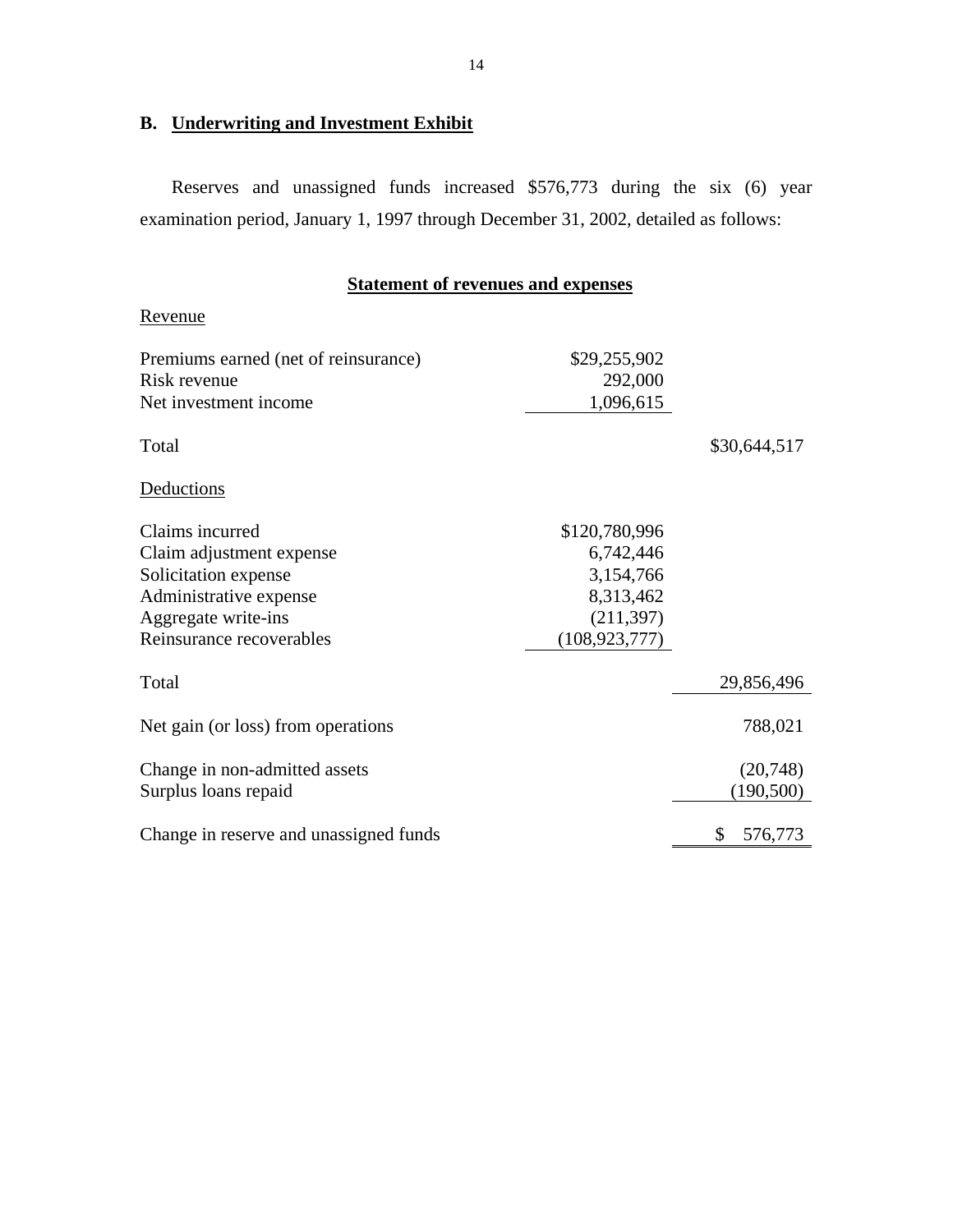# **Reserves and unassigned funds**

| Reserves and unassigned funds, per report on<br>examination as of December 31, 1996 | Gain in<br>Reserves | Losses in<br>Reserves | \$470,580   |
|-------------------------------------------------------------------------------------|---------------------|-----------------------|-------------|
| Net gain from operations                                                            | \$788,021           |                       |             |
| Change in non-admitted assets                                                       | (20,748)            |                       |             |
| Change in surplus loans                                                             | (685,700)           |                       |             |
| Surplus notes forgiven                                                              | 495,200             |                       |             |
| Net increase in reserves and unassigned funds                                       |                     |                       | 576,773     |
|                                                                                     |                     |                       |             |
| Reserves and unassigned funds, per report on<br>examination as of December 31, 2002 |                     |                       | \$1,047,353 |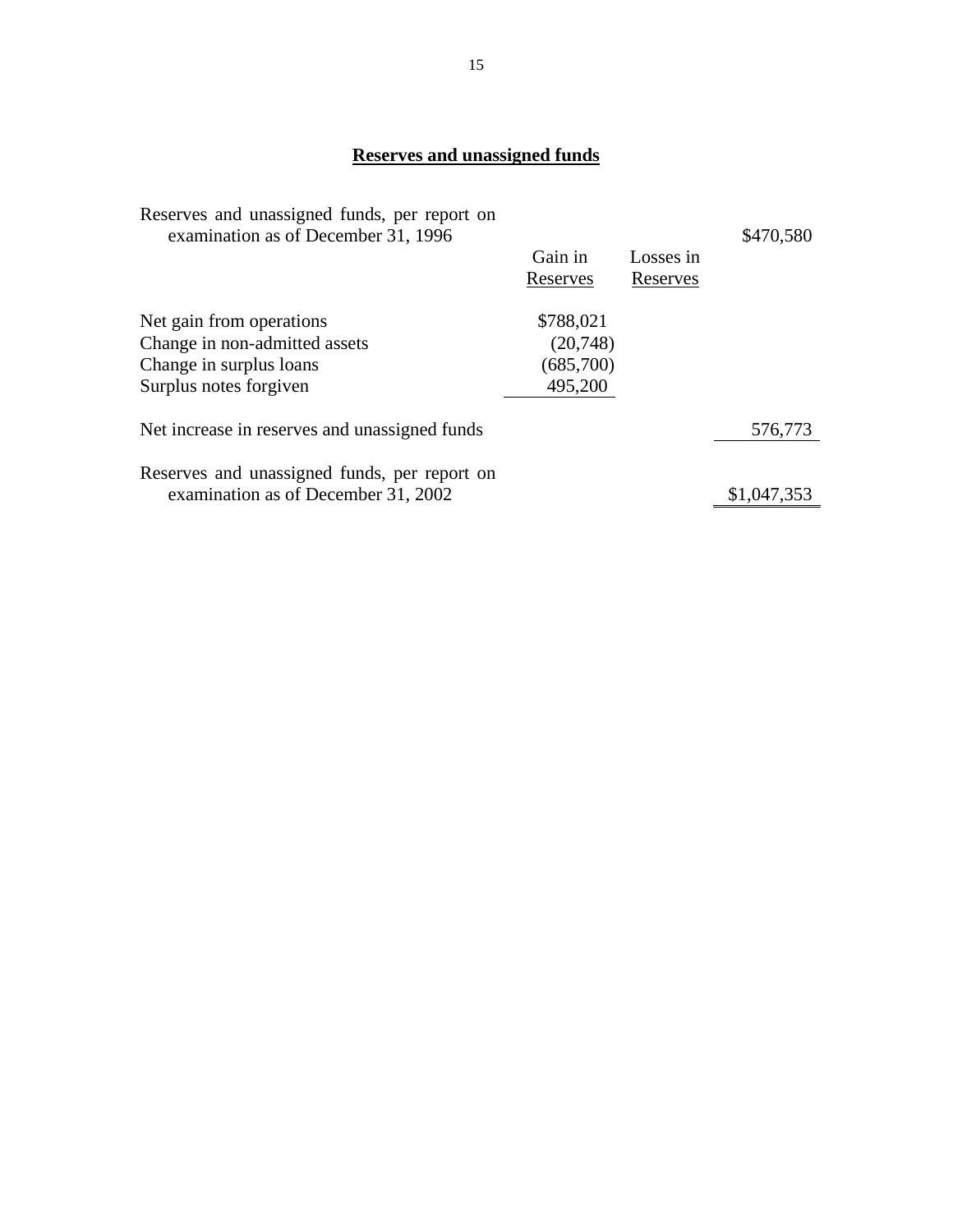## **5**. **PREMIUMS DUE AND UNPAID**

<span id="page-17-0"></span>The examination admitted asset of \$117,045 is \$1,498,268 less than the \$1,615,313 reported by the Plan as of December 31, 2002.

The Plan recorded fees owed to it under the DAA agreement as premiums due and unpaid, when such amounts should more properly have been accounted for as miscellaneous receivables. As a result, \$166,740 was transferred to the account, "Miscellaneous receivables" within the foregoing Balance Sheet.

The Plan does not conform to Statutory Accounting Principle (SAP) No. 61, paragraph 25, which states the following:

"[For all reinsurance arrangements,] the ceding entity shall reduce its deferred and uncollected premiums reported as an asset by the corresponding proportionate amount of any deferred and uncollected premium attributable to those insurance policies reinsured."

This breach is the result of the Plan's having recorded premiums receivable on a gross basis in its annual statement instead of having recorded such amounts net of reinsurance, as required by the cited accounting principle.

DDNY is recording the ceded portion of its premiums due and unpaid in the liability account "Funds held under reinsurance treaties." This is done to avoid having to establish a liability for unauthorized reinsurance as described in Section 3C herein. However, such funds did not qualify as funds held in that they were not being set aside and held for the purpose of offsetting. Instead, the amounts ceded were simply set aside in a normal operating account. Therefore, the Plan is required to record its premiums receivable on a net basis as required by the SAP No. 61

This examination corrected the foregoing Balance Sheet to properly reflect the amounts ceded. As a result, \$1,331,528 was deducted from the asset value per this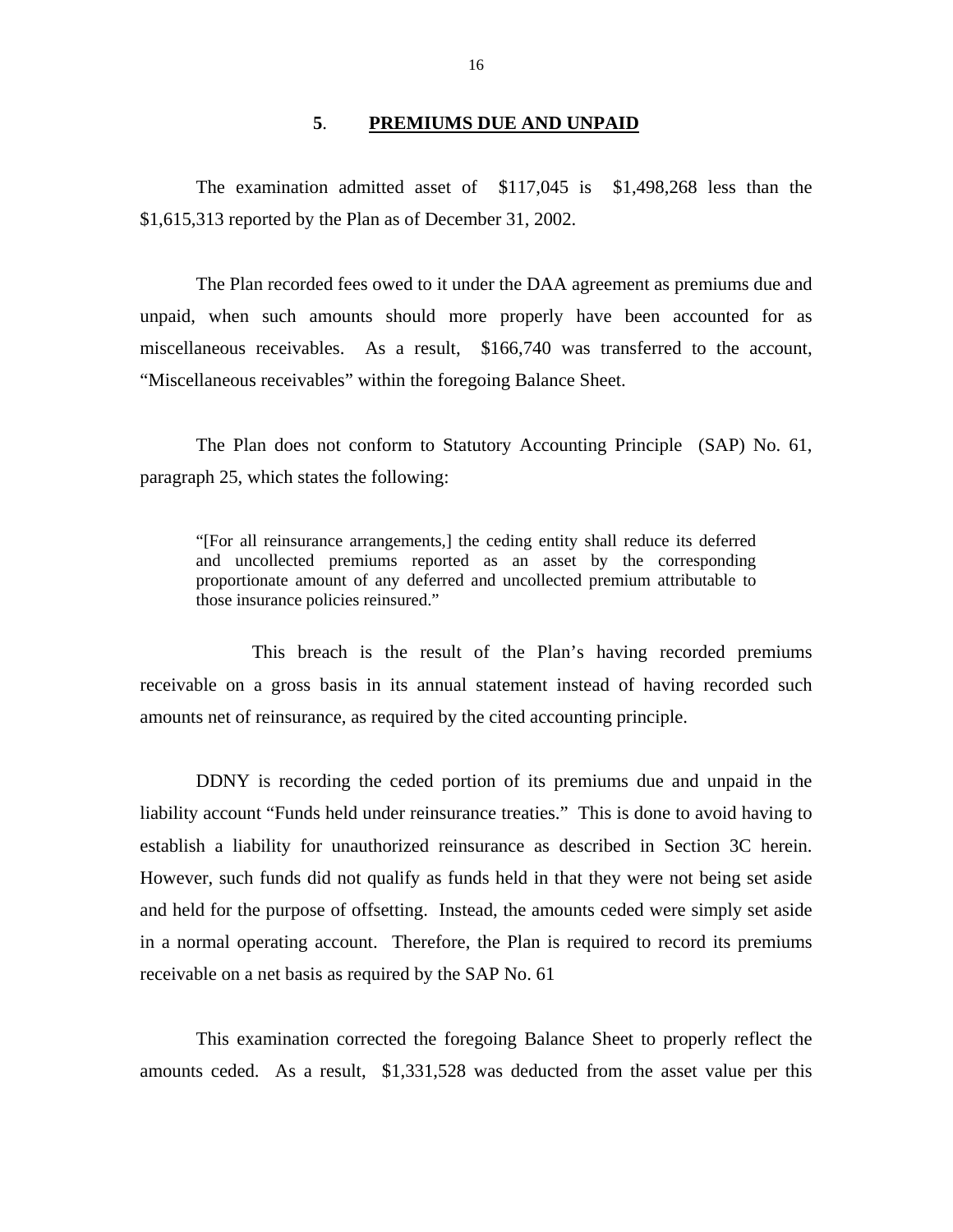<span id="page-18-0"></span>examination. This amount was also used to reduce the liability account, "Funds held under reinsurance treaties", to reflect that such amounts were not owed to DRC.

It is recommended that the Plan comply with SAP No. 61 and record its premium receivables net of reinsurance in its financial statement.

#### **6. AMOUNTS RECOVERABLE FROM REINSURERS**

The examination admitted asset of \$5,241,284 is \$31,617 less than the \$5,272,901 reported by the Plan as of December 31, 2002.

As noted herein under item 3D, the Plan improperly deemed administrative fees owed to it under the DeltaCare USA Administrative Agreement to be premiums rather than risk revenue. As part of that Agreement, the Plan receives in turn, a portion of funds paid out by DRC under its obligations. At December 31, 2002, certain amounts were owed to the Plan under this arrangement. The Plan accounted for this asset as "Amounts recoverable from reinsurers", when such amounts should more properly have been reflected as "Miscellaneous receivables". As a result, \$31,617 was transferred from the captioned account to its proper location, Miscellaneous receivables.

#### **7. MISCELLANEOUS RECEIVABLES**

The examination admitted asset of \$202,149 is \$198,357 greater than the \$3,792 reported by the Plan as of December 31, 2002.

As noted in section 5 of this report, this examination increased the account, "Miscellaneous receivables" by \$166,740 to reflect amounts owed to it by PaCa for the performance of administrative services under the DAA. Additionally, as noted in Section 6 of this report, the examination transferred \$31,617 to this account from the account,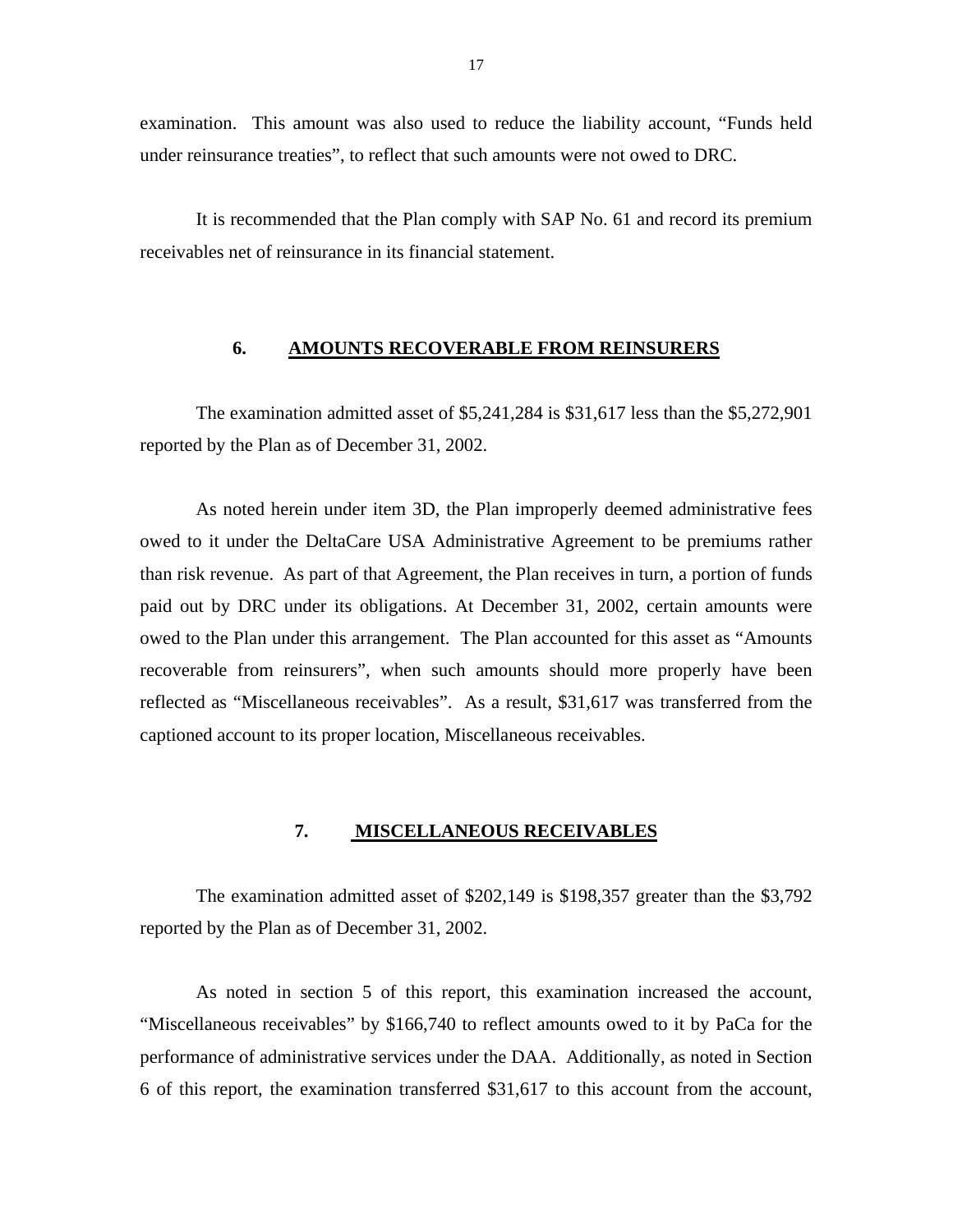<span id="page-19-0"></span>"Amounts recoverable from reinsurers" to reflect amounts owed to it by DRC as a reduction in the amount of expenses owed under the DAA.

#### **8. CLAIMS UNPAID**

The examination liability of \$320,541 is the same as the amount reported by the Plan as of December 31, 2002.

The examination analysis was conducted in accordance with generally accepted actuarial principles and practices and was based on statistical information contained in the Plan's internal records and in its filed annual statements.

# **9. FUNDS HELD UNDER REINSURANCE TREATIES**

The examination liability of \$6,722,841 is \$1,331,528 less than the \$8,054,369 reported by the Plan as of December 31, 2002.

As noted within Section 5 of the report, this account has been reduced by \$1,331,528 to reflect the amount of reinsurance premiums not considered to be a liability of the Plan as per this examination.

#### **10. SURPLUS NOTES**

The examination amount of \$200,000 is \$464,700 less than the \$664,700 reported by the Plan as of December 31, 2002.

The account, "Surplus notes" was reduced by \$464,700 to reflect the write-off of New York Insurance Law §1307 surplus notes owed by the Plan to the Delta Dental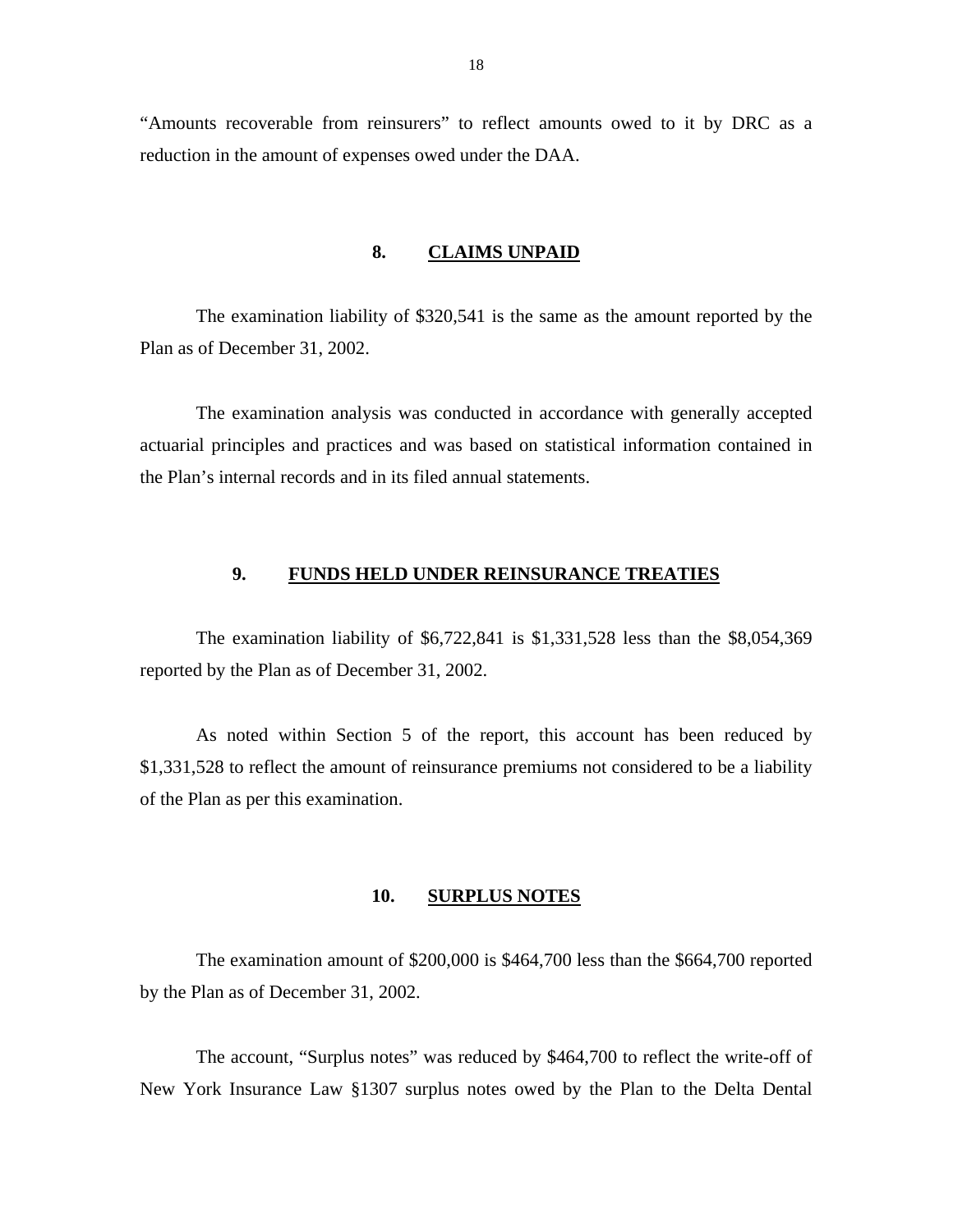<span id="page-20-0"></span>Plans Association. As a result of this write-off, the account, "Unassigned Funds" was increased by such amount.

#### **11. NET PREMIUM INCOME**

This account has been reduced by \$292,000 to reflect income received by the Plan under the DAA, as discussed in Section 5 of this report. Such amounts have been moved to the account Risk revenue within the Statement of Revenue and Expenses. This change does not impact the Plan's net income(loss) for the calendar year.

#### **12. MARKET CONDUCT ACTIVITIES**

In the course of this examination, a review was made of the manner in which the Plan conducts its business and fulfills its contractual obligations to subscribers and claimants. The review was general in nature and is not to be construed to encompass the more precise scope of a market conduct examination.

The general review was directed at practices of the Plan in the following major areas:

- A. Claims Processing
- B. Prompt Pay Compliance
- C. Complaints/Grievances
- D. Policy Forms
- E. Rating
- F. Contract Period Non-Payment of Premium
- G. Participating Provider Agreement
- H. Explanation of Benefits Forms
- I. Record Retention
- J. Fraud Prevention
- K. New York State United Teachers
- L. Third Party Administration Agreements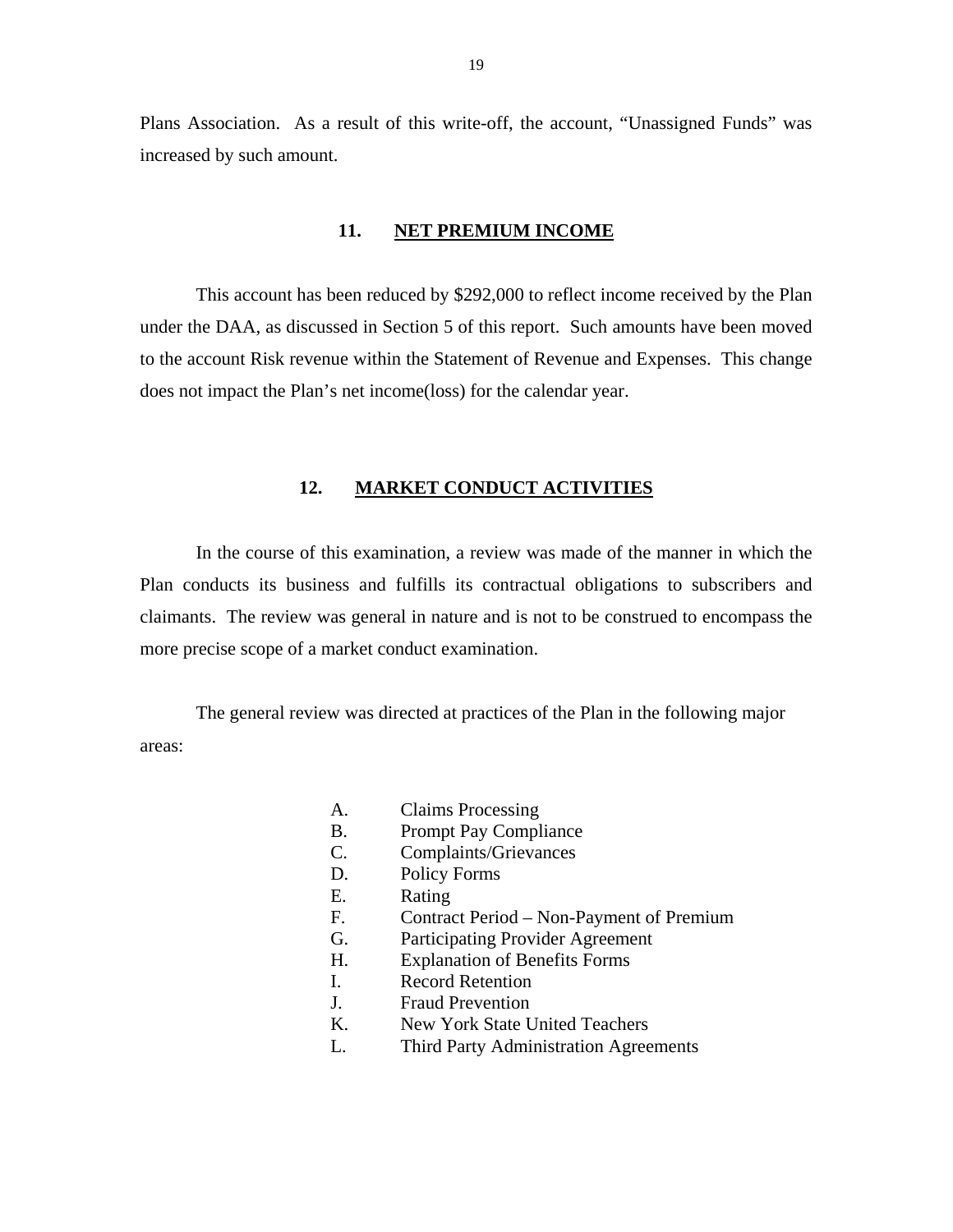#### <span id="page-21-0"></span>**A. Claims processing**

A review of Delta Dental of NY, Inc.'s claims practices and procedures was performed. This review was performed by using a statistical sampling methodology in order to evaluate DDNY's overall claims processing accuracy and level of regulatory compliance. In order to achieve the goals of this review, a random statistical sample was drawn from all of the paid claims for calendar year 2002. For the purpose of this review, those medical costs characterized as capitation, or self-insured were excluded.

This statistical random sampling process, which was performed using the computer software program ACL, was utilized to test various attributes deemed necessary for accurate claims processing activity. The objective of this sampling process was to be able to test and reach conclusions about all predetermined attributes, individually or on a combined basis. For example, if ten attributes were being tested, conclusions about each attribute individually or on a collective basis could be concluded for each item in the sample.

The sample size was comprised of 167 randomly selected claims.

For the purpose of this report, a "claim" as defined by DDNY, is the total number of items submitted by a single provider with a single claim form, as reviewed and entered into the claims processing system. This claim may consist of various lines, procedures or service dates. It was possible, through the computer systems used for this examination, to match or "roll-up" all procedures on the original form into one item, which was the basis of the Department's statistical sample of claims or the sample unit.

To ensure the completeness of the claims population being tested, the total dollars paid were accumulated and reconciled to the financial data reported by DDNY for calendar year 2002.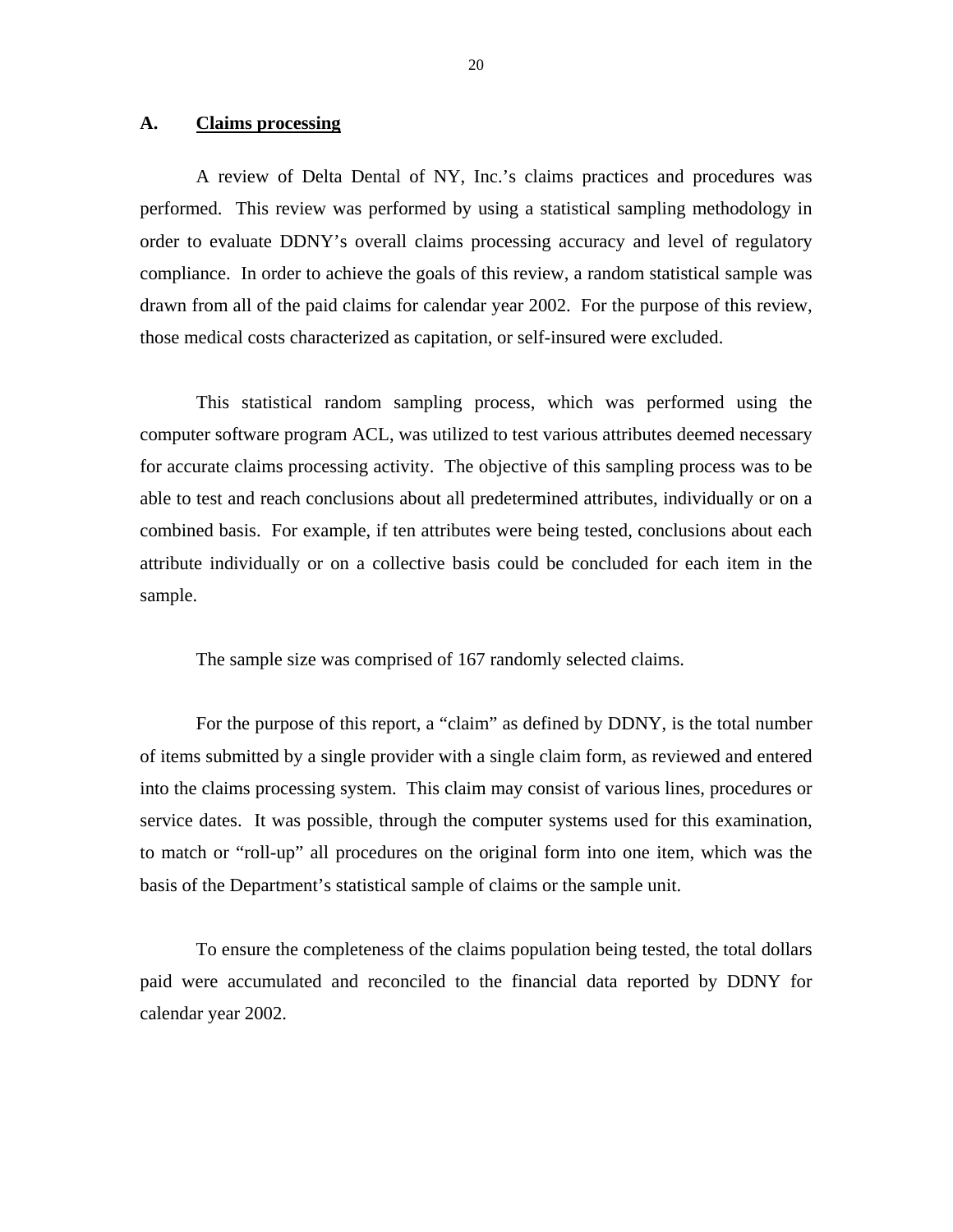The examination review revealed that the overall claims processing financial accuracy level was 99.4%. The overall claims processing procedural accuracy level was 92.2%. Financial accuracy is defined as the percentage of times the dollar value of the claim payment was correct. Procedural accuracy is defined as the percentage of times a claim was processed in accordance with DDNY's claim processing guidelines and/or Department regulations. An error in processing accuracy may or may not affect the financial accuracy. These results correspond closely to the results of the Plan's claim testing.

The following charts illustrate the financial and procedural claims accuracy findings summarized above:

|                              | <b>Financial Accuracy</b> | Procedural Accuracy |
|------------------------------|---------------------------|---------------------|
| <b>Claim Population</b>      | 225,304                   | 225,304             |
| Sample Size                  | 167                       | 167                 |
| Number of claims with Errors |                           | 13                  |
| <b>Calculated Error Rate</b> | .6%                       | 7.8%                |
| <b>Upper Error limit</b>     | 1.8%                      | 11.9%               |
| Lower Error limit            | $0\%$                     | 3.7%                |
| Upper limit Claims in error  | 3,988                     | 26,811              |
| Lower limit Claims in error  |                           | 8,381               |

Summary of Claims Processing Accuracy

Note 1: The upper and lower error limits represent the range of potential error (e.g., if 100 samples were selected the rate of error would fall between these limits 95 times.)

As a result of the testing, the following errors were noted:

• Violations of New York Insurance Law §3234(b), which states the following:

"The explanation of benefits form (EOB) must include at least… …(6) a specific explanation of any denial, reduction, or other reason, including any other third-party payor coverage, for not providing full reimbursement for the amount claimed..."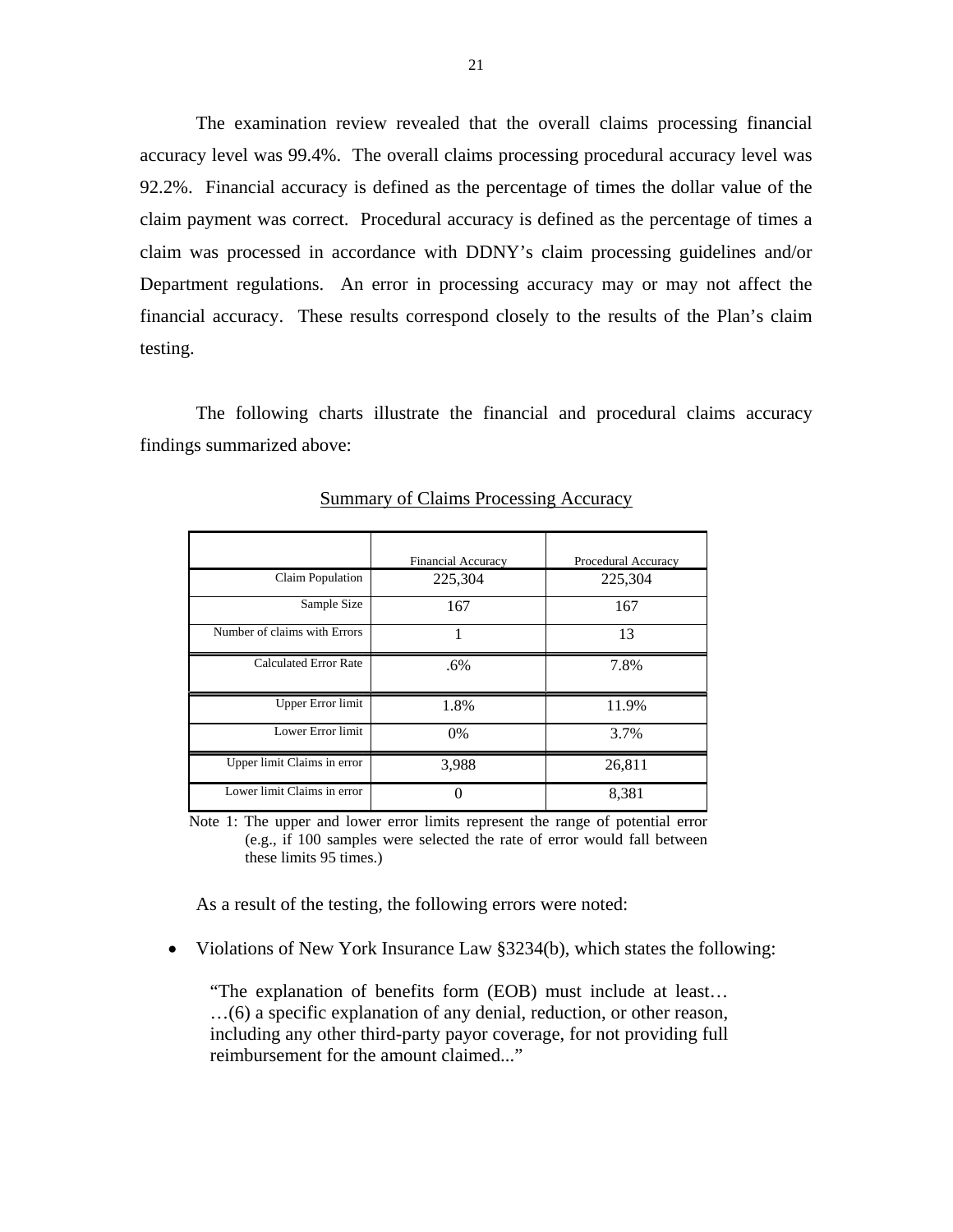<span id="page-23-0"></span>This violation is the result of certain claims that had procedure codes changed or reduced, but did not provide any explanation or reason for such changes or reductions.

- Amounts that were billed on claim forms were transposed as they were entered into the claim system. While in each of these cases, the payment remunerated to the provider was not affected, the error did affect the data used by the Plan to calculate and review its Usual, Customary and Reasonable (UCR) amounts.
- Claims that were submitted for pulpotomies on permanent teeth were denied because the Delta Dental Processing Guidelines exclude the procedure from coverage. The exclusion, however, is not explained in either the Provider Manual or in the Member Contracts.

It is recommended that the Plan comply with New York Insurance Law §3234(b) and specifically explain on its EOBs why it has reduced procedures and payments from those claimed.

It is recommended that the Plan audit its processing systems to ensure that amounts billed are properly entered into the claim system.

It is recommended that the Plan fully explain its contractual exclusions to its members and to its participating providers.

## **B. Prompt Pay Compliance**

New York Insurance Law §3224-a, "Standards for prompt, fair and equitable settlement of claims for health care and payments for health care services" ("Prompt Pay") requires all insurers to pay undisputed claims within forty-five days of receipt. If such undisputed claims are not paid within forty-five days of receipt, interest may be payable.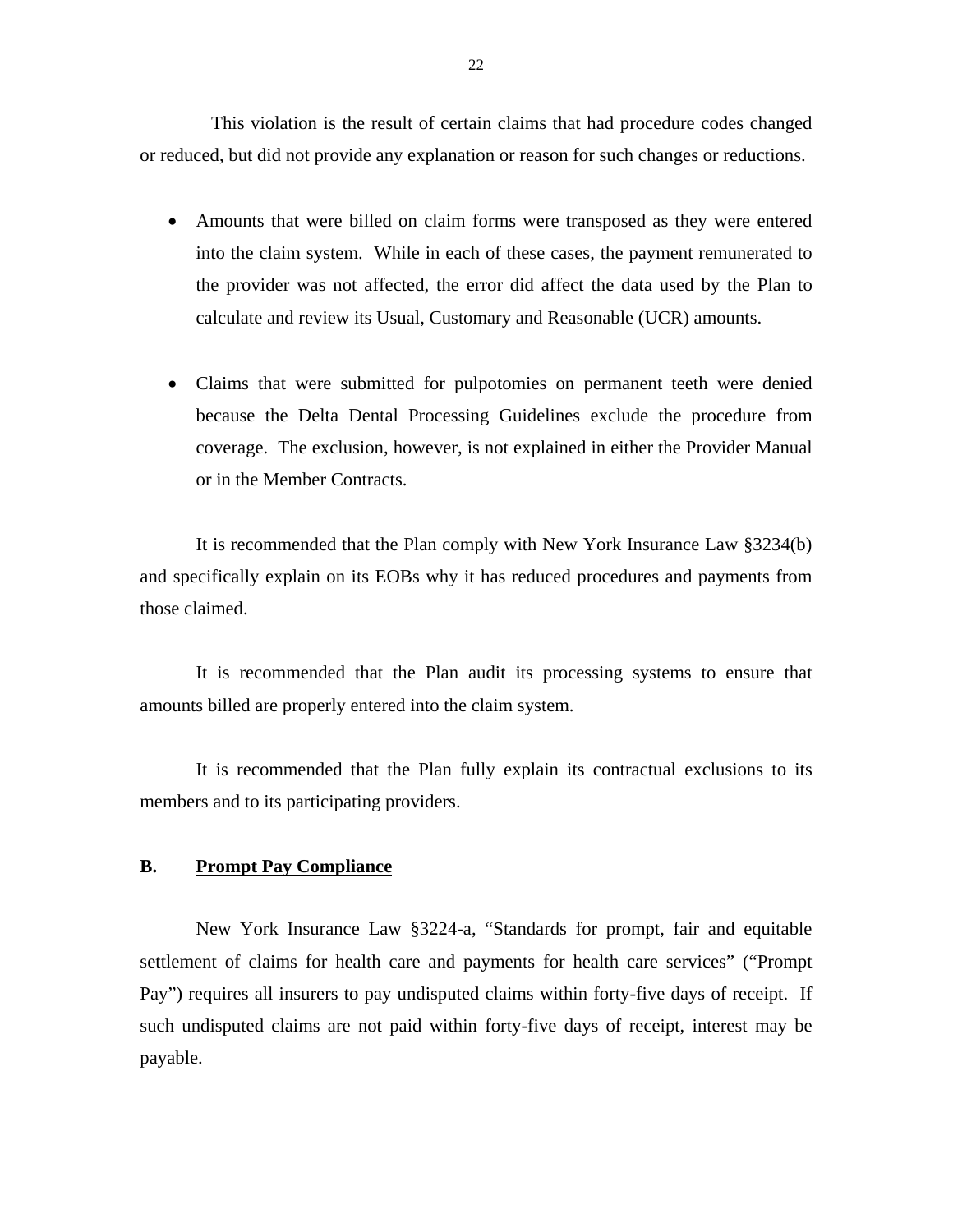§ 3224-a(a) of the New York Insurance Law states that:

"Except in a case where the obligation of an insurer to pay a claim submitted by a policyholder or person covered under such policy or make a payment to a health care provider is not reasonably clear, or when there is a reasonable basis supported by specific information available for review by the superintendent that such claim or bill for health care services rendered was submitted fraudulently, such insurer or organization or corporation shall pay the claim to a policyholder or covered person or make a payment to a health care provider within forty-five days of receipt of a claim or bill for services rendered."

#### §3224-a(b) of the New York Insurance Law states that:

"In a case where the obligation of an insurer or an organization or corporation licensed or certified pursuant to article forty-three of this chapter…to pay a claim or make a payment for health care services rendered is not reasonably clear due to a good faith dispute regarding the eligibility of a person for coverage, the liability of another insurer or corporation or organization for all or part of the claim, the amount of the claim, the benefits covered under a contract or agreement, or the manner in which services were accessed or provided, an insurer or organization or corporation shall pay any undisputed portion of the claim in accordance with this subsection and notify the policyholder, covered person or health care provider in writing within thirty calendar days of the receipt of the claim: (1) that it is not obligated to pay the claim or make the medical payment, stating the specific reasons why it is not liable; or (2) to request all additional information needed to determine liability to pay the claim or make the health care payment. Upon receipt of the information requested in paragraph two of this subsection or an appeal of a claim or bill for health care services denied pursuant to paragraph one of this subsection, an insurer or organization or corporation licensed pursuant to article forty-three of this chapter or article forty-four of the public health law shall comply with subsection (a) of this section."

#### § 3224-a(c) of the New York Insurance Law states in part that:

"any insurer or organization or corporation that fails to adhere to the standards contained in this section shall be obligated to pay to the health care provider or person submitting the claim, in full settlement of the claim or bill for health care services, the amount of the claim or health care payment plus interest on the amount of such claim or health care payment of the greater of the rate equal to the rate set by the commissioner of taxation and finance for corporate taxes pursuant to paragraph one of subsection (e) of section one thousand ninety-six of the tax law or twelve percent per annum, to be computed from the date the claim or health care payment was required to be made. When the amount of interest due on such a claim is less then two dollars, an insurer or organization or corporation shall not be required to pay interest on such claim."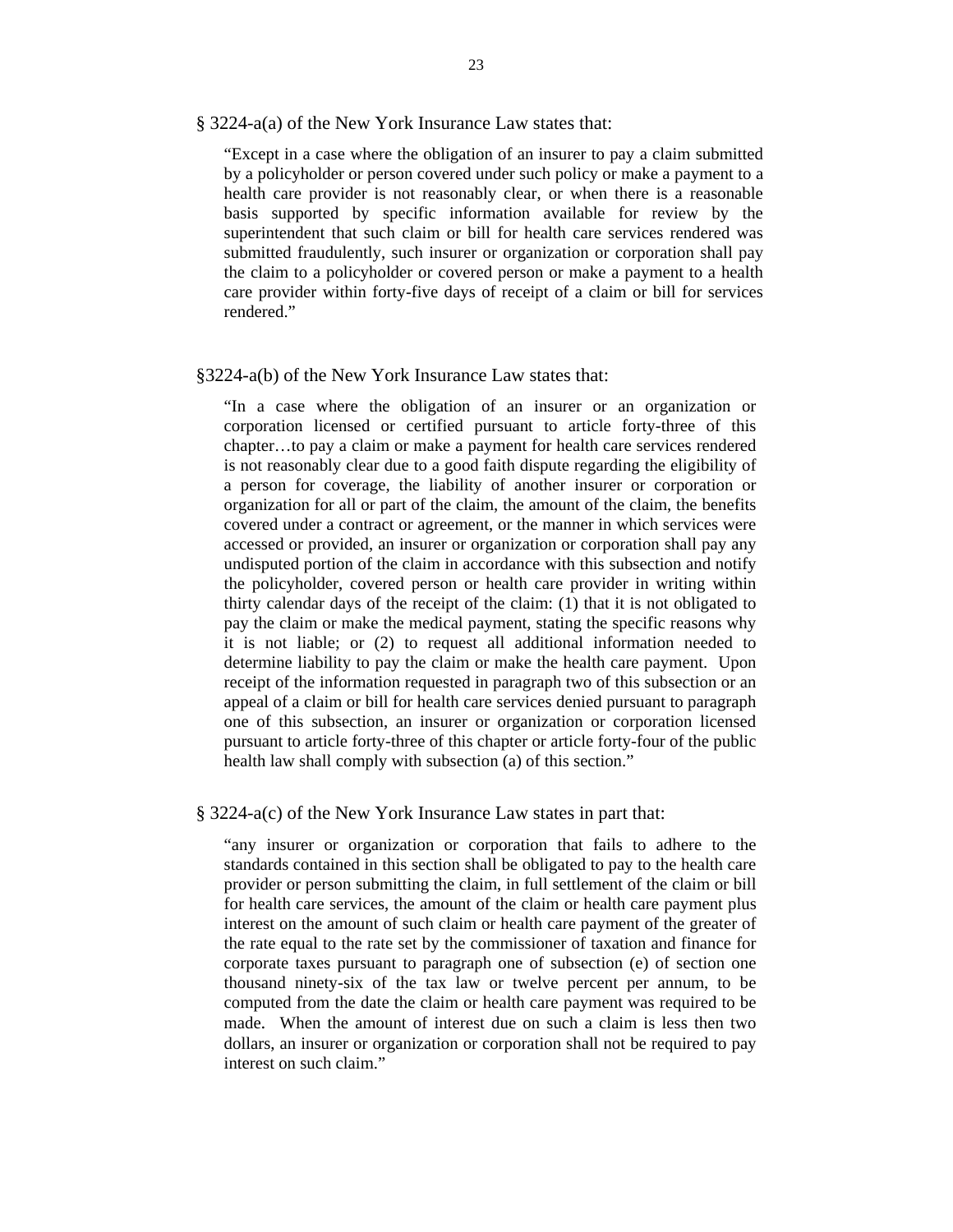The examiner performed testing to establish DDNY's compliance with the Prompt Pay law. In order to accomplish this, a population consisting of all claims submitted by NY providers on behalf of New York subscribers between January 1, 2002 and December 31, 2002 that were not paid within 45 days was identified. The results of this process revealed that, from the total population of 225,304 claims, only 344 claims took longer than 45 days to pay. A small sample of claims was then randomly selected to establish whether there was a reasonable explanation for the delay and if there was not, whether interest was properly calculated and if due, was paid as required by statute.

When the sample was reviewed, only a small number of violations were noted. The only significant cause for such violations resulted from the Plan's suspension and late payment of claims from groups whose premiums were more than thirty days overdue. This is a violation of the Plan's contracts, which require such claims be denied for lack of coverage. Further discussion and recommendations regarding this issue are included herein under item 13F.

Of the 344 claims that took greater than 45 days to pay, 86 claims were paid late enough and were of a high enough value that, had there been insufficient cause for the delay, interest would have been due. When a sample of these claims was reviewed, only a small percentage of violations was found. It is noted, however, that, during the period in question, the Plan paid no interest on any claims.

It is recommended that the Plan review all claims not paid within 45 days to determine whether any applicable interest is due and pay such interest.

It is noted that, as of the examination date, the Company has undertaken such a review.

Possible Prompt Pay, Section 3224-a(b) of the New York Insurance law violations were established through the isolation of all claims that were not paid within 45 days and took more than thirty (30) days to either deny or for the Plan to seek additional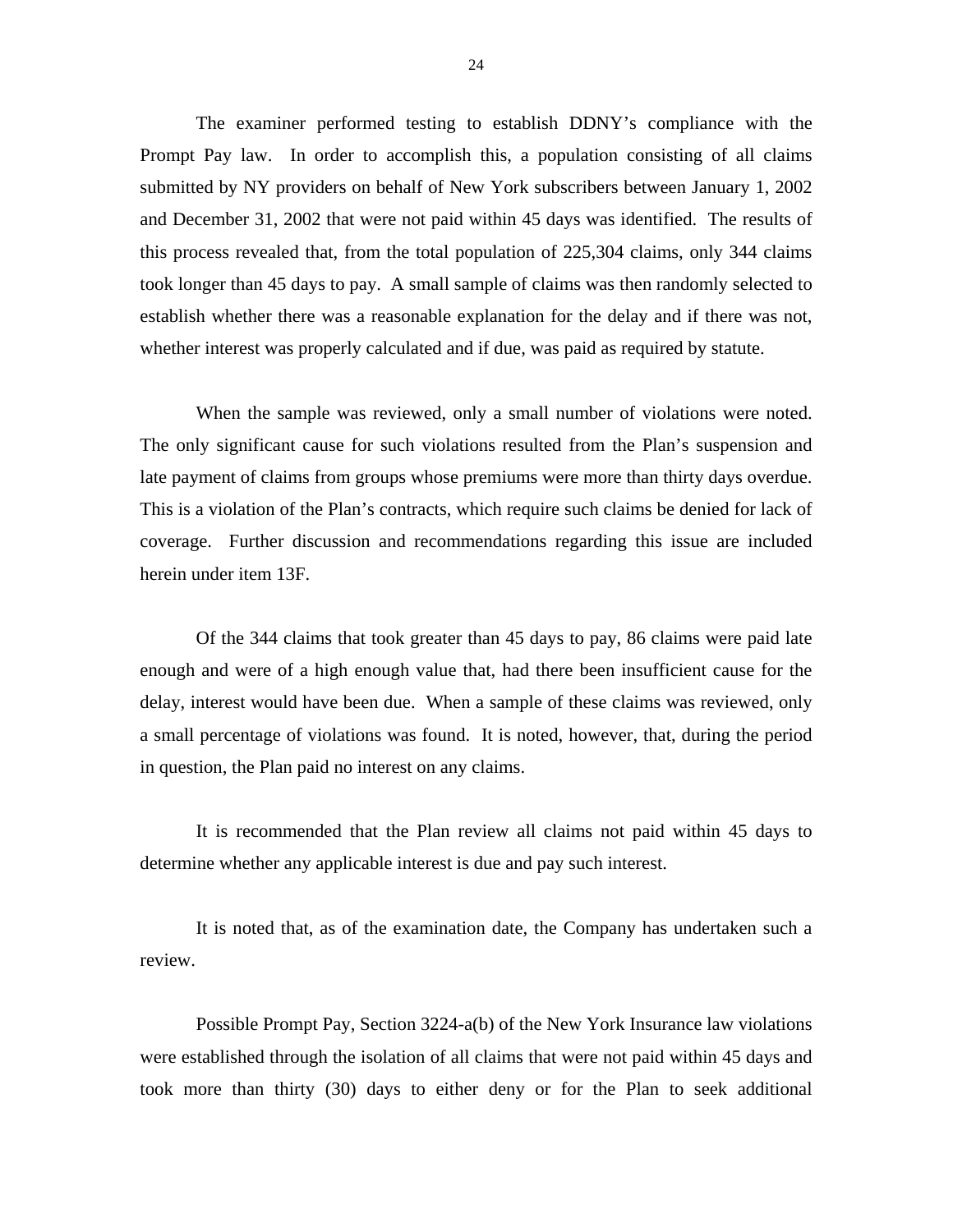<span id="page-26-0"></span>information. The results of this extraction revealed 192 possible violations. When a sample of these claims was reviewed, the Plan was not able to provide documentation to support its contention that it had distributed the appropriate communications. The Plan indicated this was so because it did not keep copies of such documents. Therefore, compliance with Section 3224-a(b) could not be determined. This finding is documented further in the Record Retention section of this report.

#### **C. Complaints/Grievances**

Part 216(4)(e) of New York Insurance Department Regulation 64 (11 NYCRR  $216.4(e)$ ) states the following:

"As part of its complaint handling function, an insurer's consumer services department shall maintain an ongoing central log to register and monitor all complaint activity."

The Plan does not keep individual records of subscriber complaints for its indemnity product. Instead, the Plan simply attaches notes and records to the electronic claims records by Member Identification Number. This procedure is not only a violation of the referenced regulation, it also removes an effective management tool for the oversight of policyholder treatment. Maintaining such records would enable the Plan to discern trends that negatively impact customer service. Further, they would enable the Plan to measure the timeliness of responses.

It is recommended that the Plan comply with Part  $216(4)(e)$  of New York Insurance Department Regulation 64 (11 NYCRR 216.4(e)) and maintain a log of all complaints and grievances received.

It is noted that the Company has agreed to comply with this recommendation.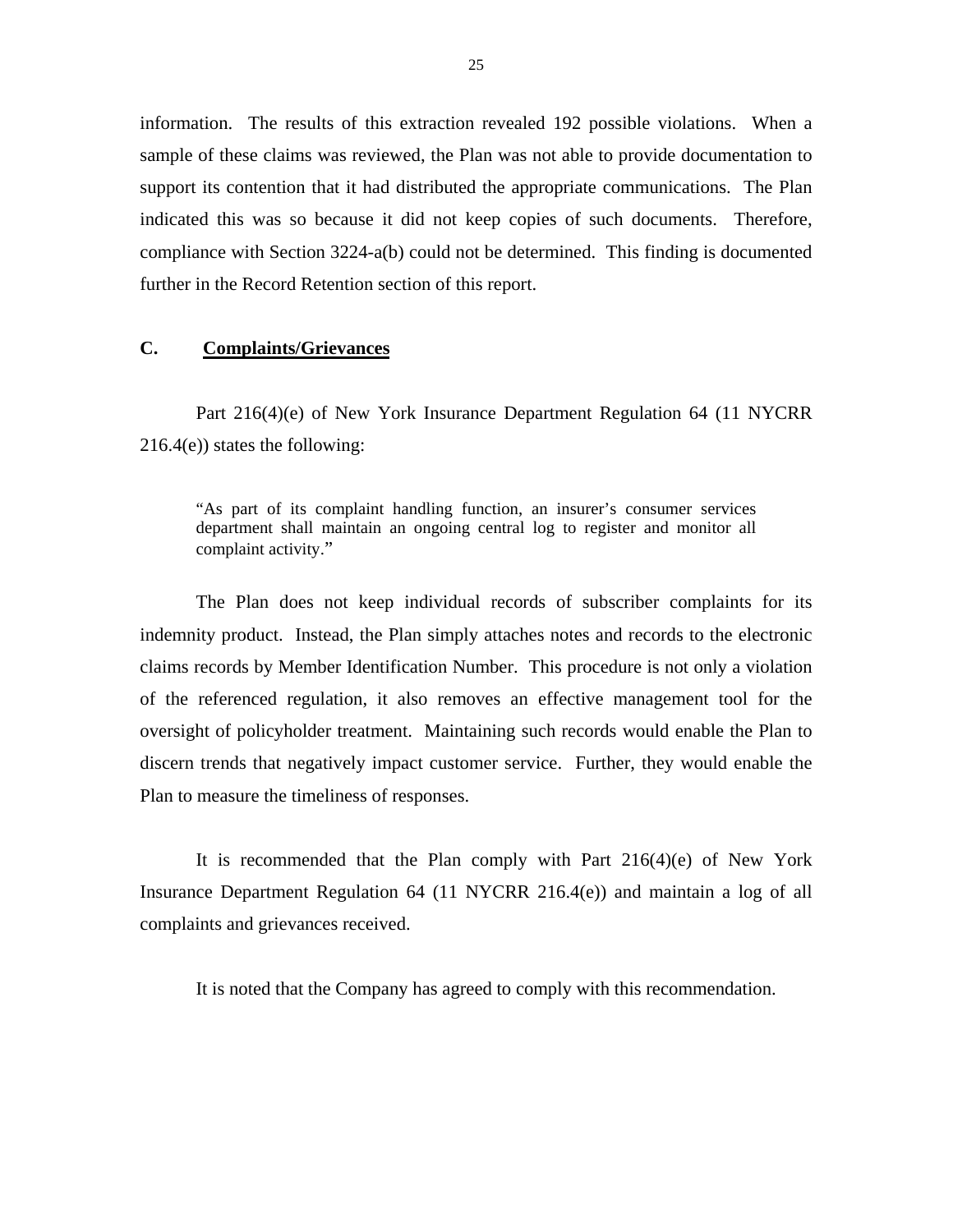#### <span id="page-27-0"></span>**D**. **Policy Forms**

New York Insurance Law §4308(a) states the following:

 the contract or certificate …to be approved by him." "No corporation subject to the provisions of this article shall enter into any contract unless and until it shall have filed with the superintendent a copy of

Several contracts distributed by the Plan contained language that differed from that which had been approved by the Department in violation of New York Insurance Law §4308(a). The effect of this change was that important benefits relating to continuing coverage were removed. When the discrepancy was pointed out to the Plan, they acknowledged the error and indicated that, although up to 175 groups may have been affected, no policyholders had been negatively impacted.

It is recommended that the Plan comply with New York Insurance Law §4308(a) and issue only contracts that have been approved by the Superintendent of Insurance.

DDNY policies cover "palliative" procedures, which can range from a consultation/examination to any number of services required as a result of pain or discomfort. The Plan pays such procedures using the same benefits as those provided under the benefit description "diagnostic". Frequently, this treatment results in the application of co-insurance to the billed amount, and in some cases, the member is responsible for the balance. The benefit lists attached to the contracts used by the Plan, however, do not specify how such procedures will be paid. As a result, members are not advised that they may have liability for some portion of the bill.

It is recommended that the benefit lists attached to group contracts be rewritten to clarify the amount of reimbursement that will be made for palliative procedures.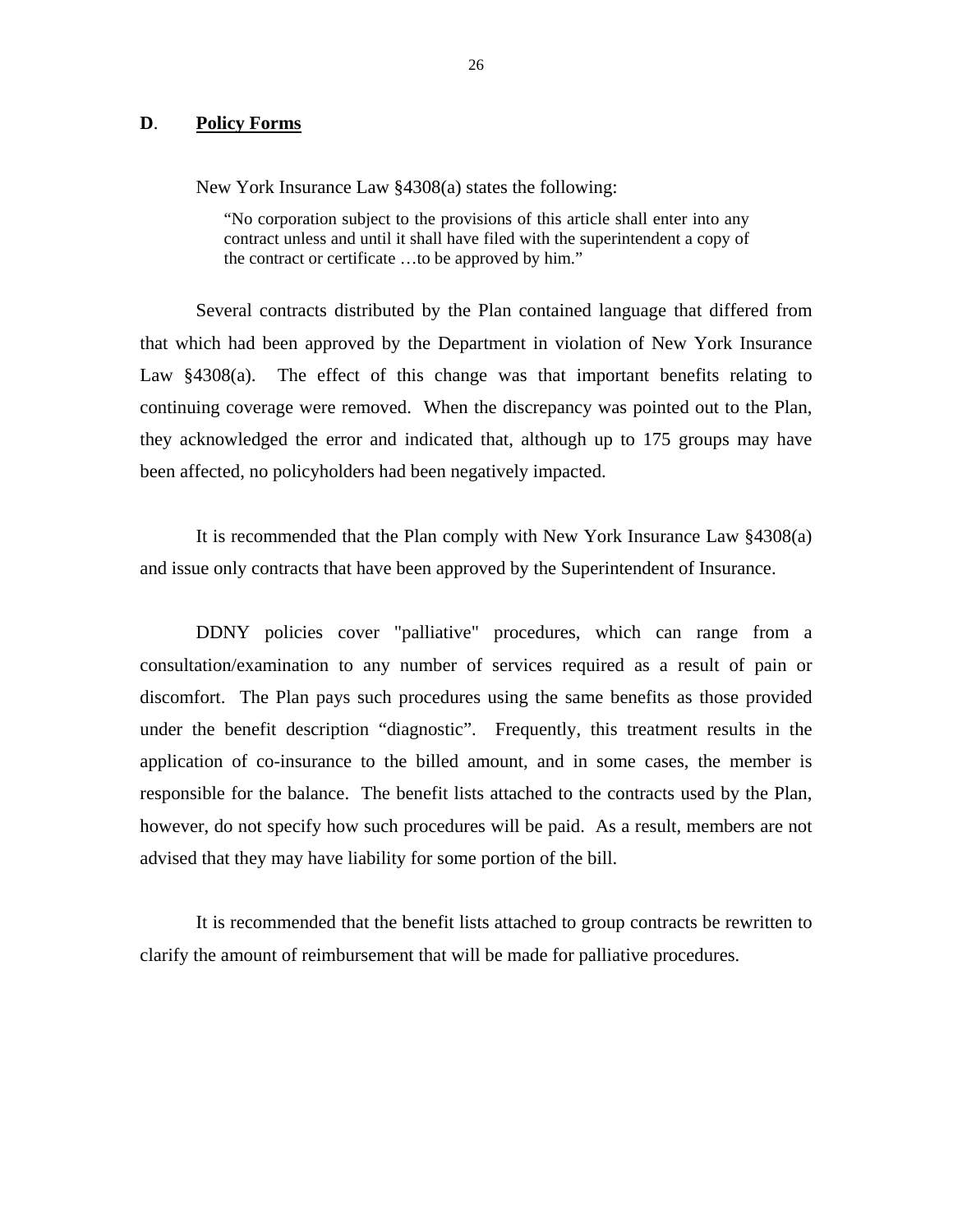## <span id="page-28-0"></span>**E. Rating**

A review was conducted of the Plan's rating procedures to determine compliance with applicable New York State Insurance Laws and Regulations. This review revealed that the Plan violated New York Insurance Law §4308(b), which states:

"No corporation subject to the provisions of this article shall enter into any contract unless and until it shall have filed with the superintendent a schedule of the premiums or, if appropriate, rating formula from which premiums are determined, to be paid under the contracts and shall have obtained the superintendent's approval thereof…"

This violation is due to the fact that when groups are renewed, strategic factors, such as the effect of competition, may be used to derive new rates. These factors are not described within the rate formula on file with the Insurance Department.

It is recommended that DDNY comply with New York Insurance Law §4308(b) and calculate rates utilizing only those factors noted in the filed rate formula.

DDNY has indicated it intends to file a new rate formula.

## **F. Contract Period –Non-Payment of Premium**

The contracts between DDNY and its member groups contain a grace period for the payment of premiums. If premiums are not paid within thirty days of the effective date, coverage will be terminated and claims incurred after the expiration date will be denied for lack of coverage.

As noted in the Prompt Pay section of this report, the Plan did not consistently enforce this requirement. Instead, the Plan suspended the claims until such payment was received. This practice places an undue burden on providers in that they are not advised that the members may no longer be covered. Further, should such groups be terminated retroactively, the providers may not be remunerated for treatment they provided in good faith. If the Plan fails to enforce its own Grace Period, the Plan is, in effect, accepting the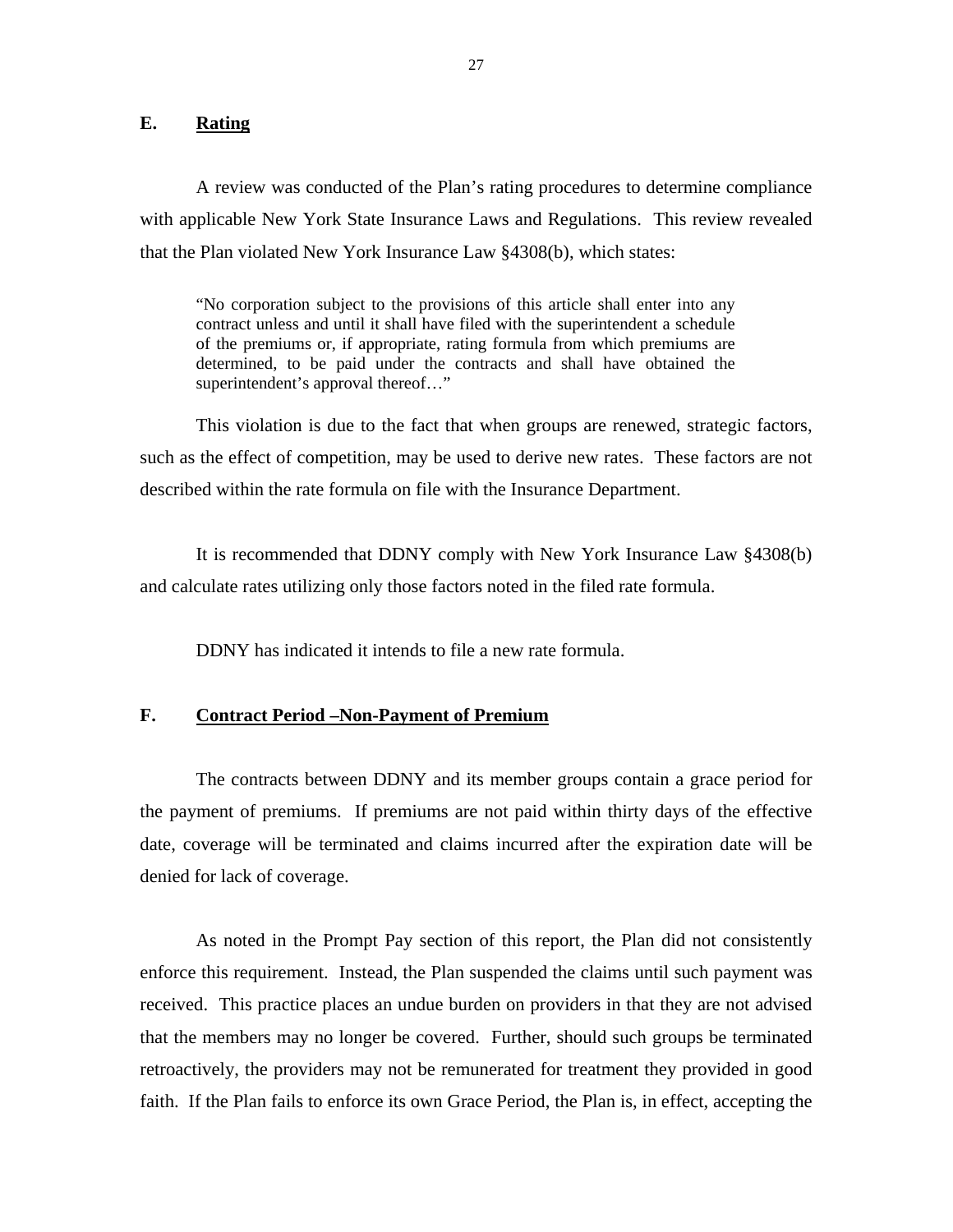<span id="page-29-0"></span>risk of nonpayment. When asked to justify the procedure, the Plan explained that the practice had been discontinued. As of the examination date, the Plan's policy is to deny such claims, and cancel the group, as is appropriate.

As of the examination date, a significant portion of the premiums due under the DHMO contract were delinquent greater than 90 days. In some cases, the accounts were delinquent by up to eleven months. This delay in the enforcement of the grace period requirements has resulted in the impairment of the Plan.

It is recommended that, in the event the Plan elects not to terminate delinquent groups, even after the contractual grace period, the Plan accept the risk for such groups and process all claims within the time parameters required under New York Insurance Law 3224-a.

It is recommended that the Plan take steps to actively enforce its grace period requirements.

## **G. Participating Provider Agreement**

The Plan is not in compliance with its Participating Provider Agreement because, in certain cases, the amount it pays to participating providers is not the amount required by that agreement.

Section 5 of the Participating Dentist Agreement used for DDNY providers states the following:

"Dentist shall submit to Delta an initial Confidential Fee Listing and may file additional Confidential Fee Listings whenever he/she makes a general revision of fees, certified by Dentist to be current and consistent with charges generally made by Dentist in his/her practice. This provision may be waived by Delta. This filing or the Dentist's charges shall be used periodically by Delta to calculate the Usual, Customary and Reasonable Fee of the Dentist."

Section 10 of that same agreement states the following: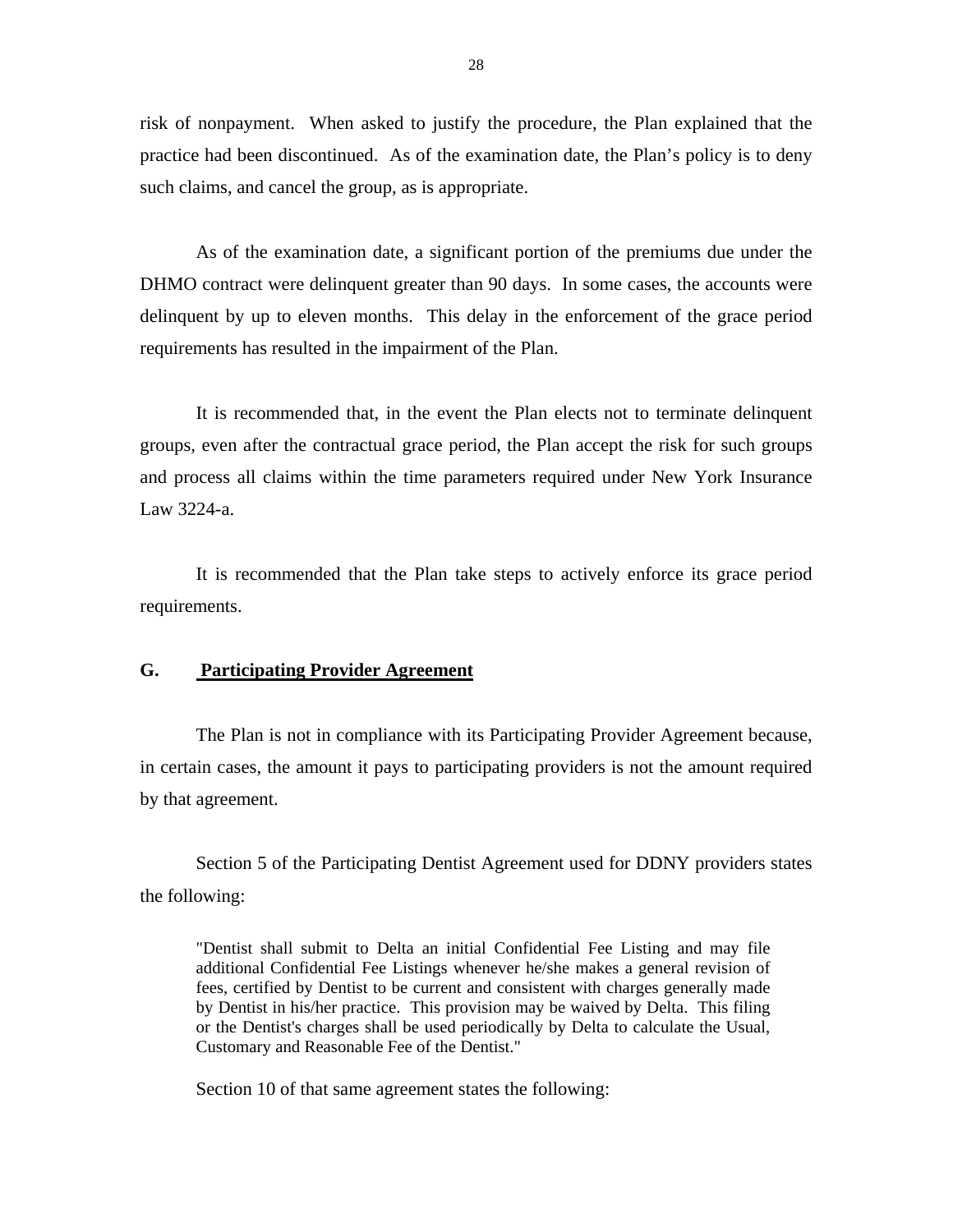<span id="page-30-0"></span>"Dentist shall accept as full payment for services provided to Delta subscribers his/her charged fee, not to exceed Dentist's Usual, Customary and Reasonable fee as calculated by Delta from his/her filed fees and those of other Participating Dentists of Delta."

Delta's practice is to pay providers from their filed fee schedule without reference to the calculated UCR and regardless of the amount the provider charges on submitted claims unless the amount billed is lower than the filed fee schedule. This is contrary to Section 10 of that agreement in that the clause specifies the filed fees of other Participating Providers will also be used to establish the upper value of paid amounts.

It is recommended that the Plan ensure the methods by which it establishes participating provider reimbursement amounts comply with the agreements with such providers.

#### **H. Explanation of Benefits Forms**

New York Insurance Law §3234(b)(7), states the following:

"the [explanation of benefits form] must include at least the following… a description of the time limit, place and manner in which an appeal of a denial of benefits must be brought under the policy or certificate and a notification that failure to comply with such requirements may lead to forfeiture of a consumer's right to challenge a denial or rejection, even when a request for clarification has been made."

The Plan is in violation of the cited law because the explanation of benefits form sent to subscribers do not include the notification that failure to comply with the requirements of the appeal may lead to forfeiture of a consumer's right to challenge the denial or rejection.

It is recommended that the Plan comply with New York Insurance Law §3234(b)(7) and include all requisite language on its EOB forms.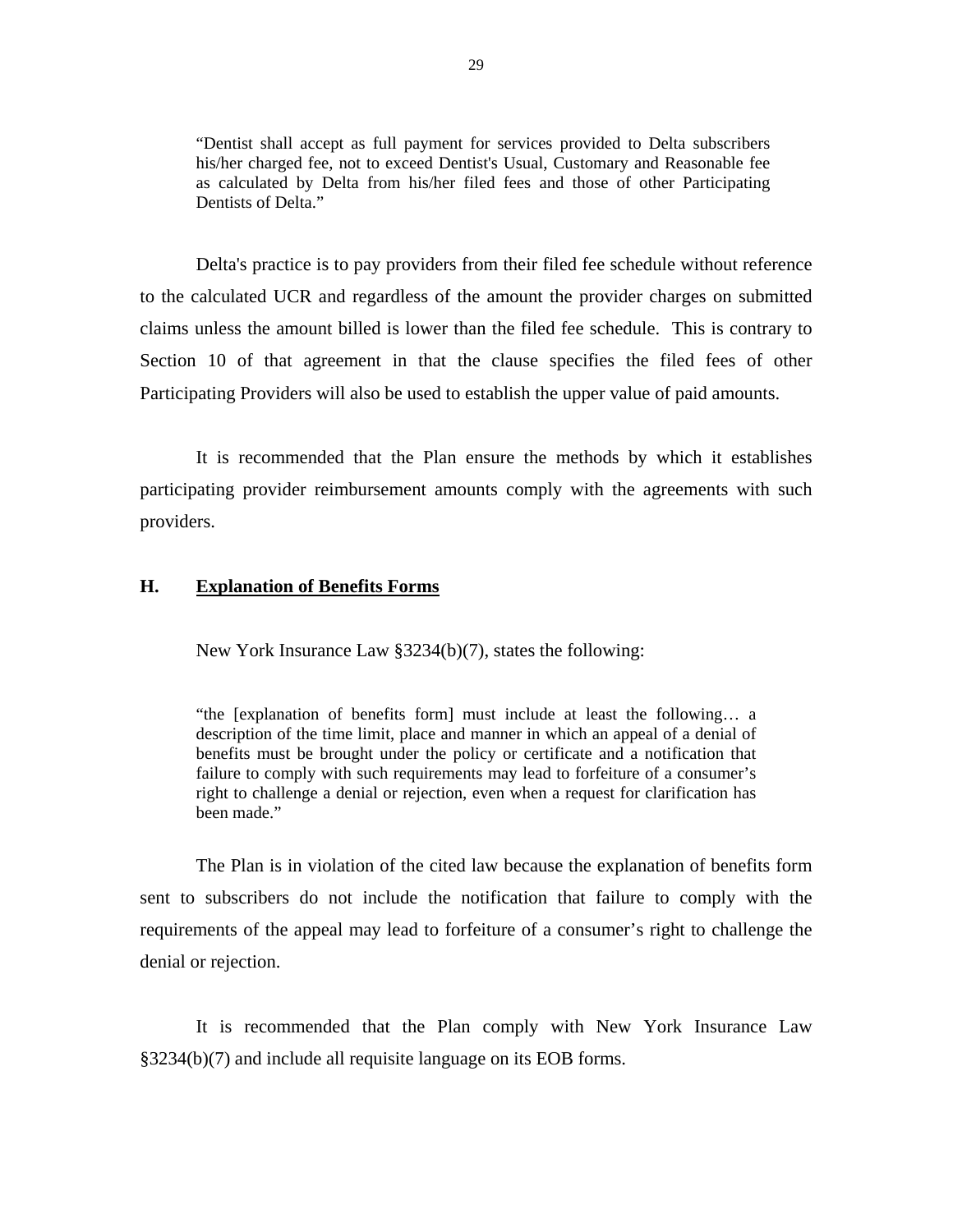<span id="page-31-0"></span>It is noted that the referenced language refers specifically to the rights granted to subscribers for an external appeal. This right is granted under New York Insurance Law Article 49 concerning denials made based upon medical necessity. Due to the limited nature of the benefits offered by a Dental Indemnity Insurer, such denials are not common.

#### **I. Record Retention**

New York Insurance Department Regulation 152 (11 NYCRR 243) establishes the requirement that the Plan maintain claim files for six years after all elements of the claim are resolved and the file is closed or until after the filing of the report on examination in which the claim file was subject. The Plan is in violation of this requirement in that it does not maintain Explanation of Benefit Statements that were sent to subscribers or providers. Additionally, the Plan was not able to provide copies of letters sent to subscribers and providers in response to claims that may have been missing information critical to the processing of those claims.

It is recommended that the Plan comply with Part  $243.2(b)(4)$  of New York Regulation 152 (11 NYCRR 243.2(b)(4)) and maintain all claim records for six calendar years after all elements of the claim are resolved and the file is closed or until after the filing of the report on examination in which the claim file was subject to review, whichever is longer.

## **J. Fraud Prevention**

New York Insurance Law §403(d) states the following:

"All ...claim forms... shall contain a notice in a form approved by the superintendent that clearly states in substance the following:

"Any person who knowingly and with intent to defraud any insurance Plan or other person files an application for insurance or statement of claim containing any materially false information, or conceals for the purpose of misleading, information concerning any fact material thereto, commits a fraudulent insurance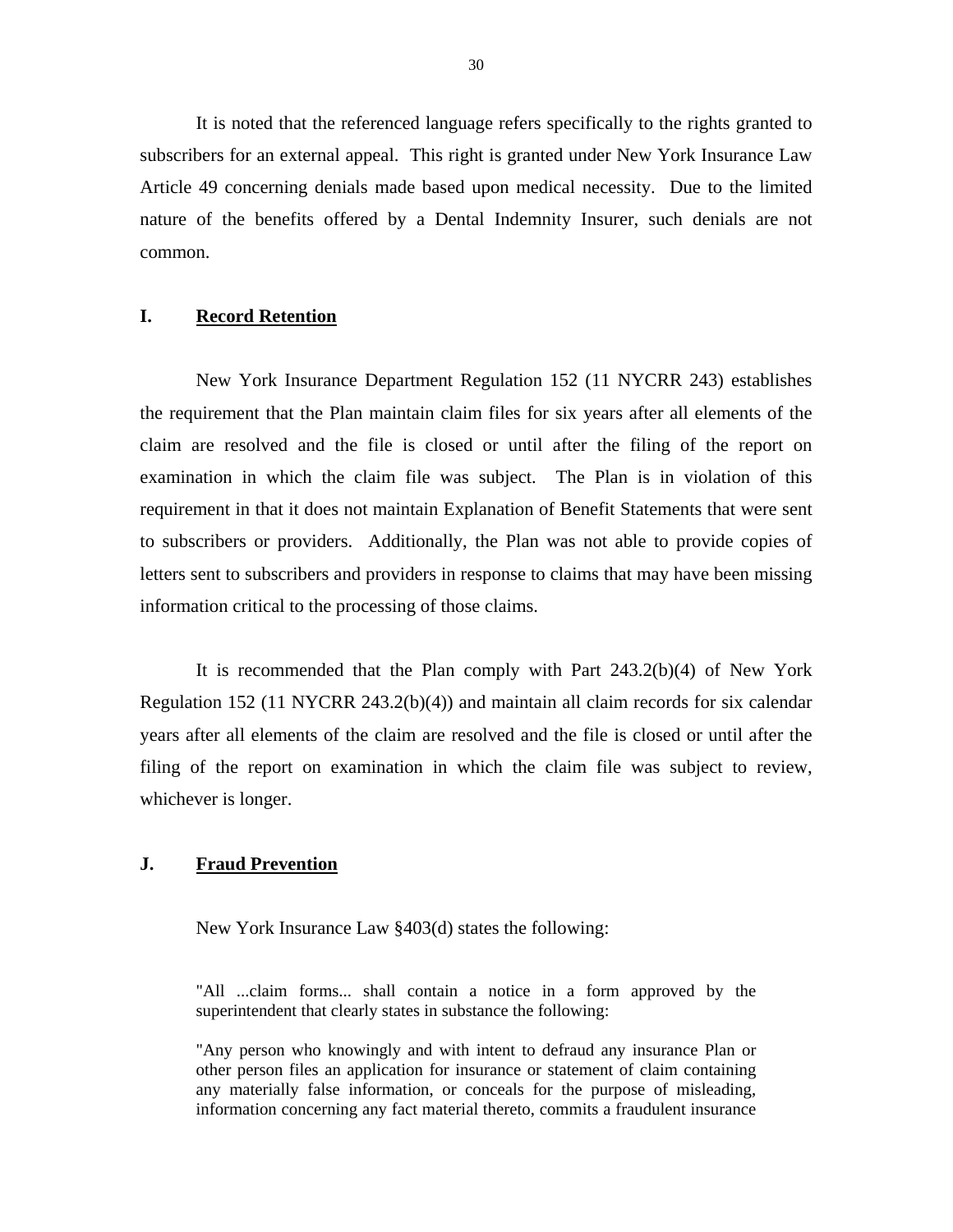<span id="page-32-0"></span>act, which is a crime, and shall also be subject to a civil penalty not to exceed five thousand dollars and the stated value of the claim for each such violation." "

It was noted that the claim forms attached to the Plan's website that are downloadable for use by subscribers and providers, do not have the required warning.

It is recommended that the Plan comply with New York Insurance Law §403(d) and place a fraud warning on all of its claim forms.

#### **K. New York State United Teachers**

The Plan maintains a relationship with the New York State United Teachers (NYSUT), in which the Plan pays monies to NYSUT in return for its administration of certain dental contracts with various school districts. Under this agreement, the school groups pay a rate per eligible employee that is determined at the inception and renewal of the contract. A two-percent administrative fee is also charged by NYSUT. At the end of a contract period, the Plan determines the experience on each contract. If the total of premiums received exceeds the total of claims incurred and a fifteen percent administrative fee added to the calculated premium to compensate the Plan for its administration of the contracts, the excess amount is refunded to NYSUT as additional administrative fees. If the claims incurred plus the administrative fee exceeds the premiums received, the Plan absorbs the excess amount of claims incurred. NYSUT was compensated \$188,443 during 2002 through this arrangement.

As each policy year draws to a close, DDNY calculates new rates for the various school districts, utilizing the specific claims experience of each district. Once calculated, as noted above, DDNY adds its own fifteen percent administrative fee and the twopercent NYSUT administration fee, which it calls a retention rate to reflect its risk in the event the groups' experience is higher than anticipated. As noted above, if the premiums received exceed the claims incurred plus the administrative fee, the excess amount is refunded to NYSUT. As a result, the retention rate amounts to an improper subsidy between the insured groups and NYSUT, is not permitted under the approved experience-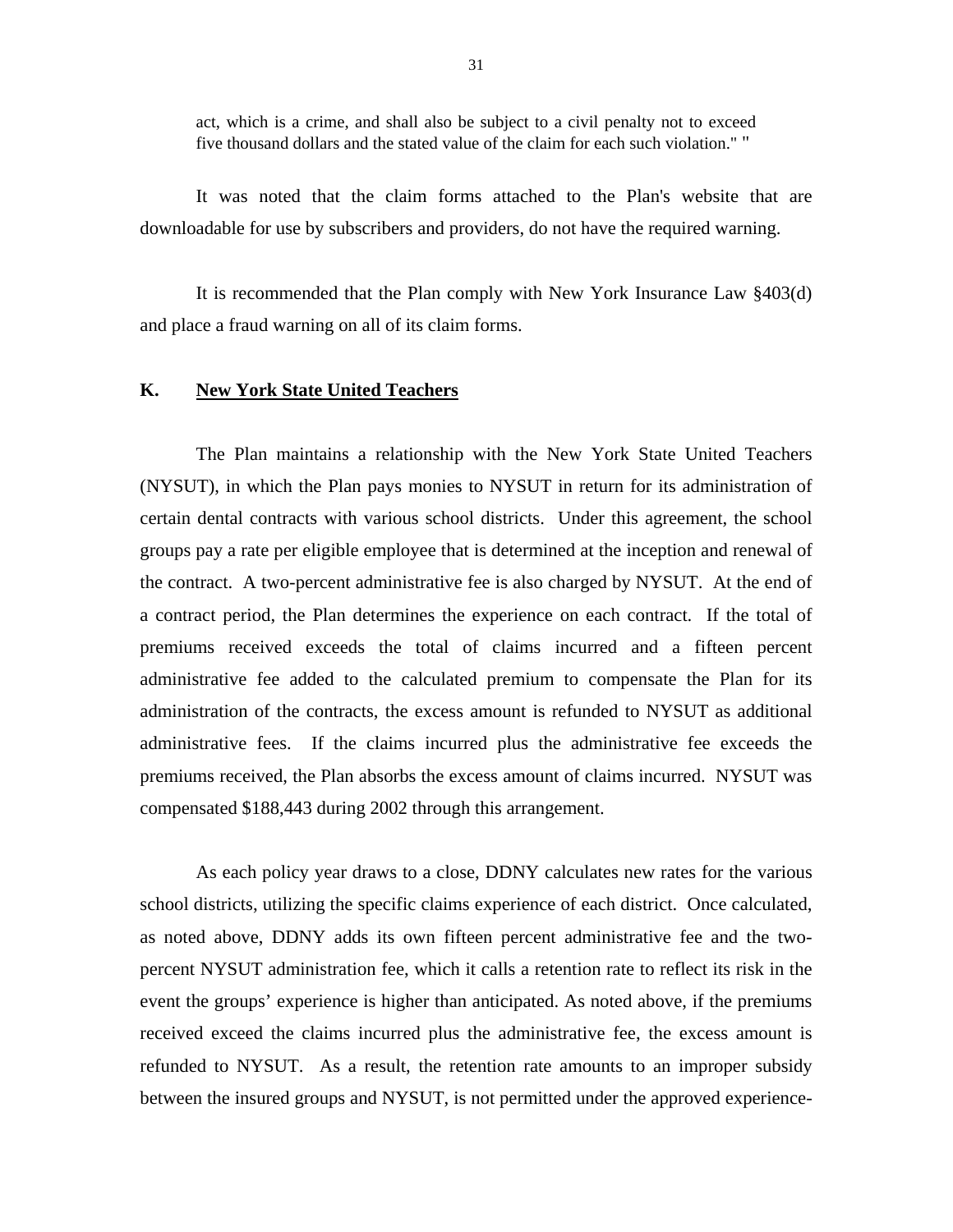<span id="page-33-0"></span>rated formula and is a violation of New York Insurance Law §4308(b), as detailed elsewhere within this report.

 calculated rates, increasing the rate in some districts and decreasing the rate in others. The net effect of the recommended changes is revenue neutral. The Plan maintains the DDNY gives the final rates to NYSUT, who recommends adjustments to the changes are made in order to smooth out the increases or decreases in premium for the separate school districts. Since the contracts are directly between DDNY and the school districts, and not with NYSUT, this is not permitted under the approved experience-rated formula and as such is also a violation of New York Insurance Law §4308(b), as detailed elsewhere within this report.

It is recommended that DDNY comply with New York Insurance Law §4308(b) and discontinue adding a retention rate to the rates charged to its school groups.

It is recommended that DDNY comply with New York Insurance Law §4308(b) and take steps to prevent NYSUT from recommending changes to the rates from those calculated using the rate formula.

## **L. Third Party Administration Agreements**

The Plan utilizes Wolfpack Insurance Services, Inc. to administer certain indemnity contracts, although there is no formal agreement between the two companies.

It is recommended that the Plan implement a signed agreement outlining the administrative services that Wolfpack Insurance Services, Inc. is to provide on behalf of the Plan.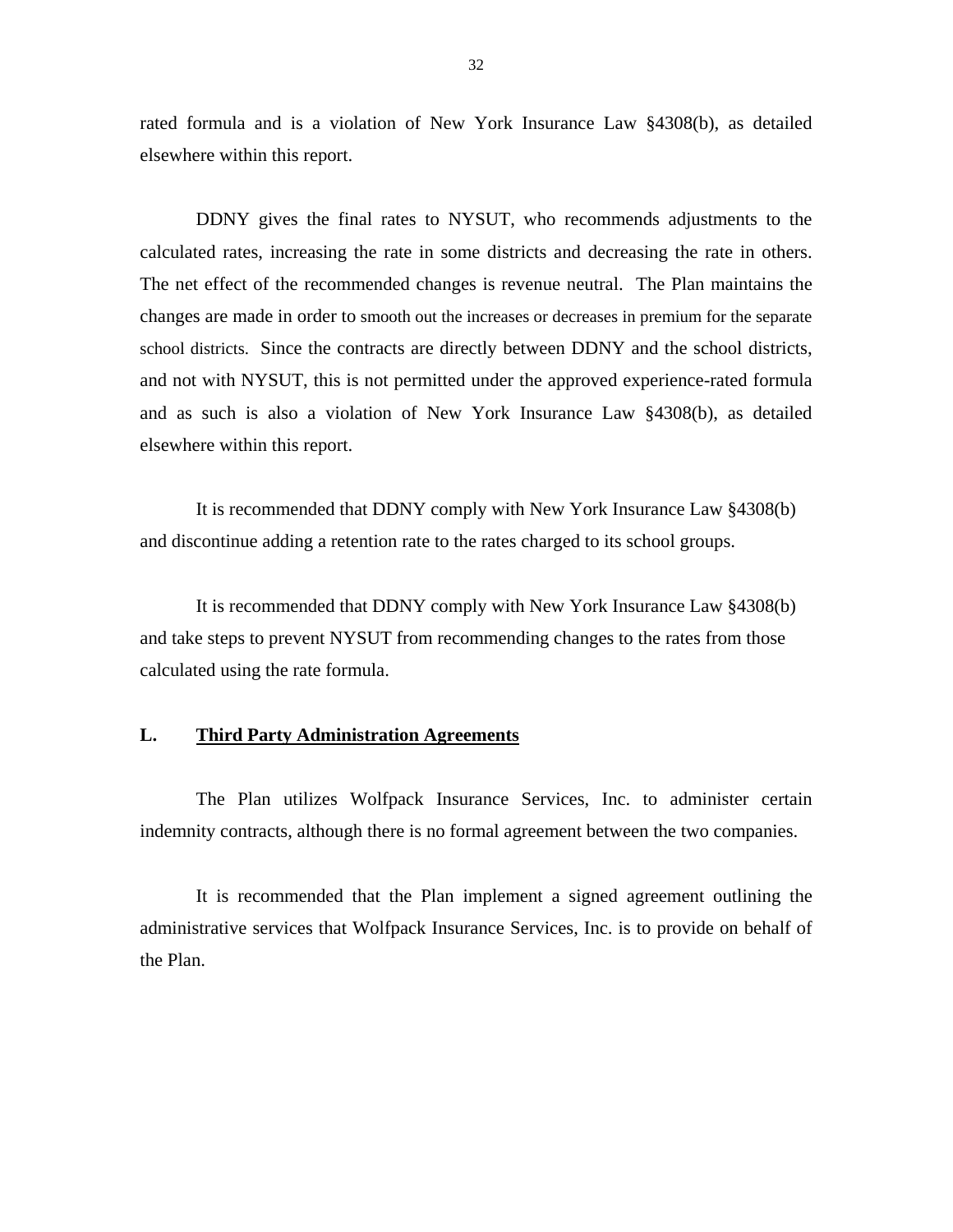#### 13. COMPLIANCE WITH PRIOR REPORT ON EXAMINATION

#### **ITEM**

#### **PAGE NO.**

A. It is recommended that the Plan use its true and complete 4 name "Delta Dental of New York, Inc. on all filings with the Department.

The Plan has complied with this recommendation.

B It is recommended that the Plan revise its by-laws to 8 provide for an annual meeting of the Board of Directors that closely corresponds to the filing of the respective quarterly statement.

The Plan has complied with this recommendation.

C. It is recommended that the Plan schedule its three 8 additional meetings to closely correspond to the filing of the respective quarterly statement.

The Plan has complied with this recommendation.

D. It is recommended that the Plan comply with Insurance 8 Law Section 312(b) by obtaining signed statements from each board member that they received and read the report on examination.

The Plan has complied with this recommendation.

E. It is recommended that the Plan comply with Section 9 715(f) of the Not-for-profit law by fixing the salaries of officers pursuant to the by-laws or an affirmative vote of the entire board.

The Plan has complied with this recommendation.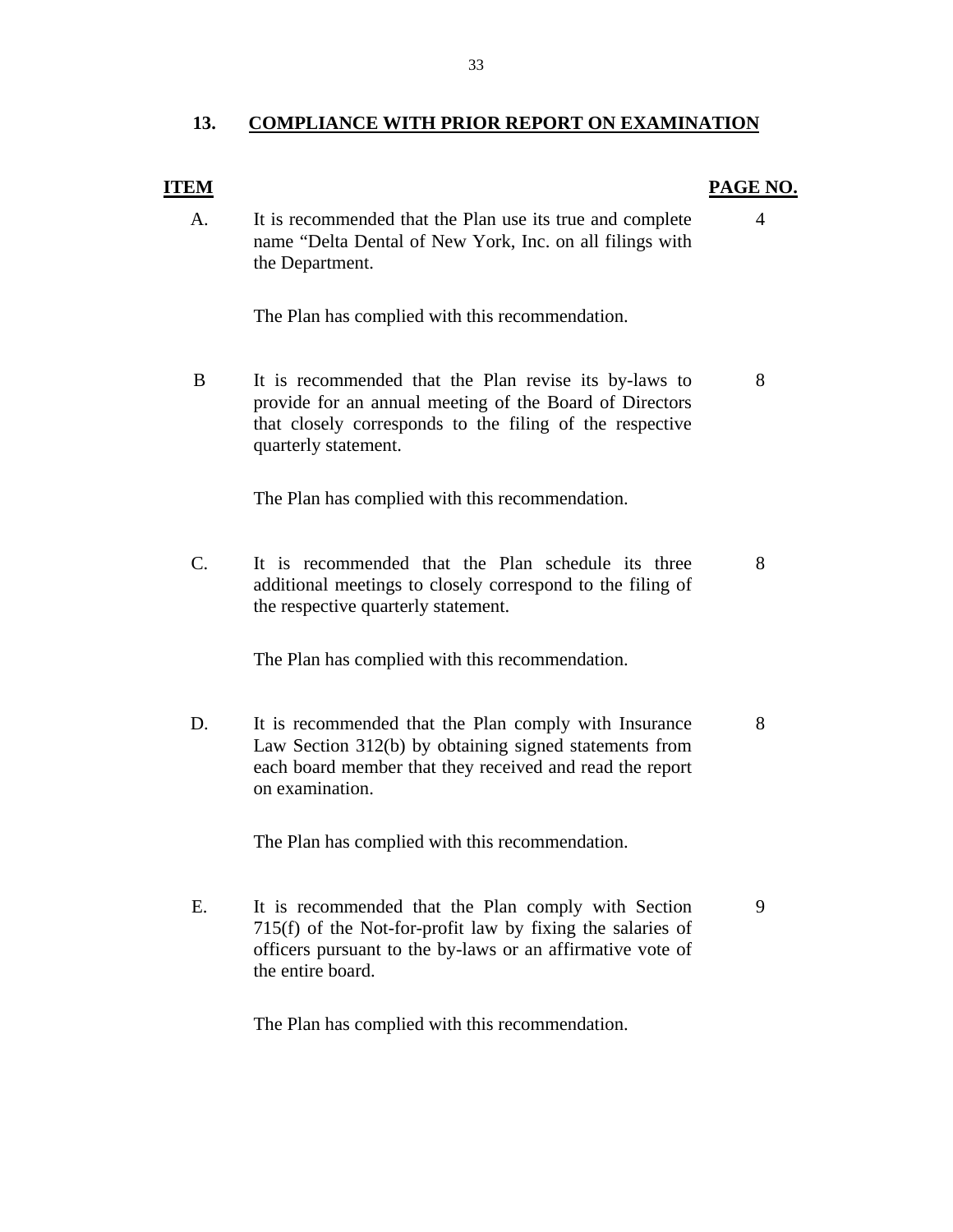# PAGE NO.

F. It is recommended that management exhibit due diligence by having an accounting rendered of the actual cost of the services performed under the GAA. Thereafter, the Board should review the accounting to satisfy itself that there is a reasonable correlation between the cost of the services performed to the percentage of the claims charged under the GAA. 13

The Plan has complied with this recommendation.

**ITEM** 

G. It is recommended that the right granted to DRC to make binding recommendations to the plan on rating dental service contracts which the Plan offers to DRC be deleted from the reinsurance treaty. 17

The Plan has complied with this recommendation.

H. It is recommended that the Plan file the 90% quota share reinsurance treaty, and all amendments from inception to date, for review and approval under Sections 1308(e) and 4310(d) of the Insurance Law. 18

The Plan has complied with this recommendation.

I. It is recommended that the Plan reclassify \$17,100 of line 19, "Aggregate write-insurance for other than invested assets" representing "Premium Fully Reinsured Contracts" in accordance with NAIC HMDI annual statement instructions into line 11, "Amounts receivable relating to uninsured accident and health plans". 21

The Plan has complied with this recommendation.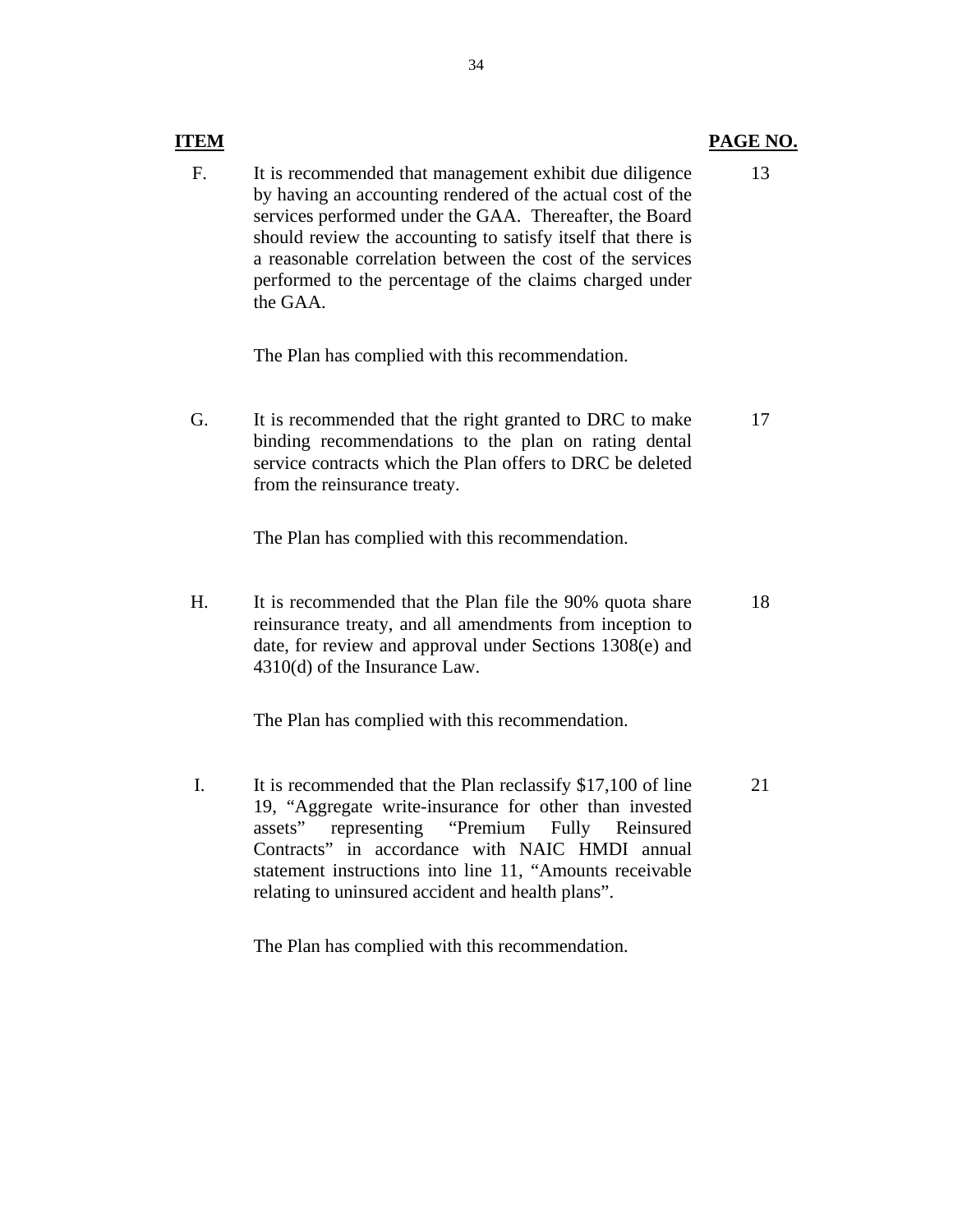#### **ITEM**

J. It is recommended that the Plan reclassify \$311, 337 of line 19, "Aggregate Write-insurance for Other Invested Assets" representing "Premium Receivable Cost Plus Contracts" in accordance with the NAIC HMDI annual statement instructions into line 11, "Amounts receivable relating to uninsured accident and health plans." 21

The Plan has complied with this recommendation.

K. It is recommended that the Plan reclassify \$125,022 of line 19, "Aggregate Write-insurance for Other Invested Assets" representing "90% of Retention Settlements Due from DRC" in accordance with the NAIC HMDI annual statement instructions into line 13, "Reinsurance recoverable on loss and loss adjustment expenses." 22

The Plan has complied with this recommendation.

L. It is recommended that the Plan reclassify \$31,291 of line 14, "Aggregate Write-insurance for Other Liabilities" represented by "Prefunded deposits of ASO Groups" in accordance with the NAIC HMDI annual statement instructions to line 10, "Liability for amounts held under uninsured accident and health plans". 23

The Plan has complied with this recommendation.

M. It is recommended that the Plan reclassify \$370,732 of line 14, "Aggregate Write-insurance for Other Liabilities" represented by "Amounts Due ASO Groups" in accordance with the NAIC HMDI annual statement instructions to line 10, "Liability for amounts held under uninsured accident and health plans".

The Plan has complied with this recommendation.

PAGE NO.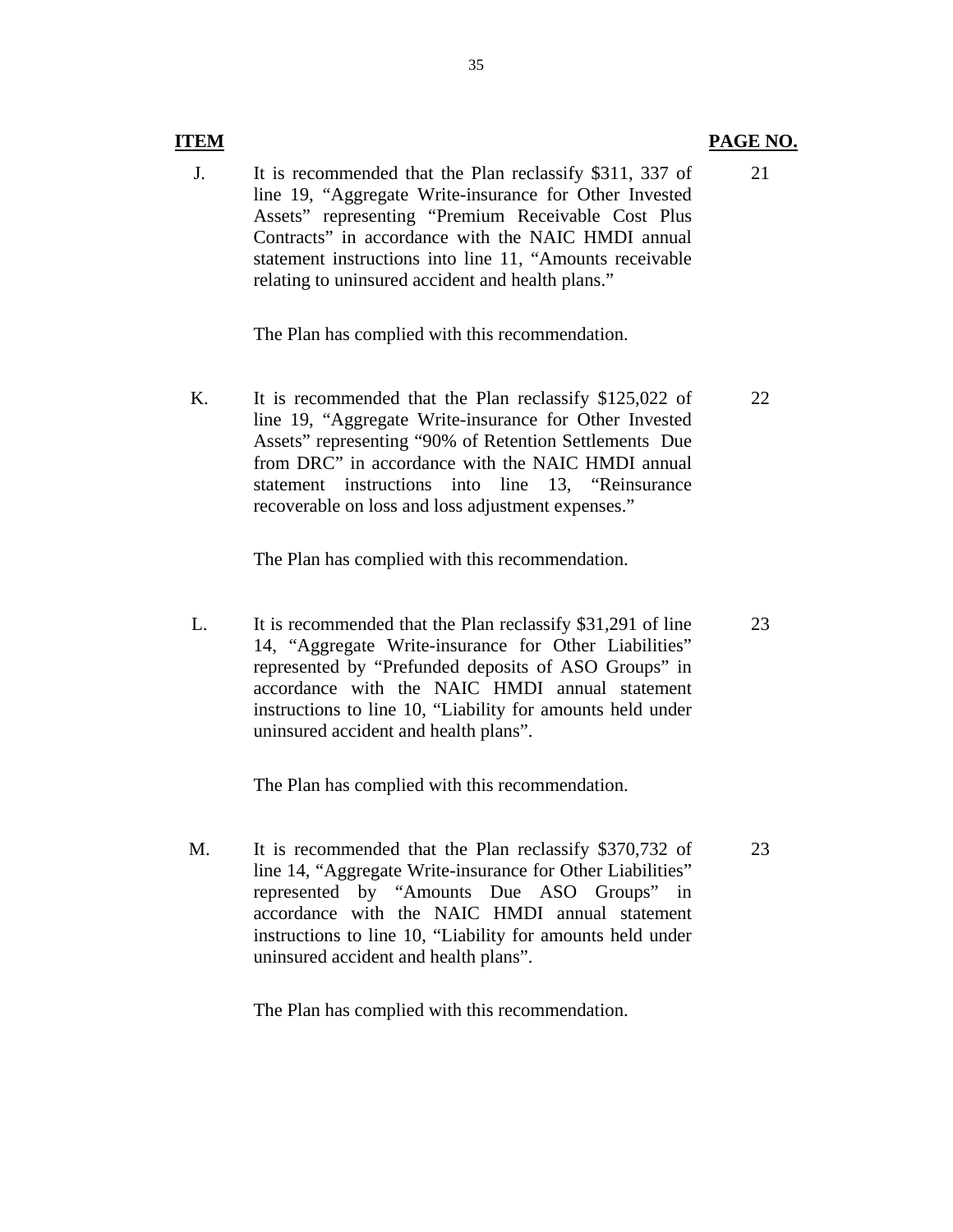| ITEM |                                                                                                                                                                                                                                                              | PAGE NO. |
|------|--------------------------------------------------------------------------------------------------------------------------------------------------------------------------------------------------------------------------------------------------------------|----------|
| N.   | It is recommended that the Plan reclassify \$735,692 of<br>line 14, "Aggregate Write-insurance for Other Liabilities"<br>representing "Amounts Due Reinsurer" to line 11 "Funds<br>held by corporation under reinsurance treaties".                          | 23       |
|      | The Plan has complied with this recommendation.                                                                                                                                                                                                              |          |
| Ο.   | It is recommended that the Plan report liability amounts<br>on an insurance accounting basis prescribed by the NAIC<br>accounting practice and procedure manual, that is an<br>accrual basis.                                                                | 24       |
|      | The Plan has complied with this recommendation.                                                                                                                                                                                                              |          |
| P.   | It is recommended that the Plan utilize the Underwriting<br>and Investment Exhibit, Part 1, columns for their intended<br>purposes, thereby placing experience rated premium<br>refunds in column 7 "Reserve for Rate Credits and<br>Retrospective Returns". | 24       |
|      | The Plan has complied with this recommendation.                                                                                                                                                                                                              |          |

Q. It is recommended that the Plan reclassify \$885,700 representing loans granted pursuant to section 1307 of the New York Insurance Law from page 3, line 18, "Aggregate write-insurance for reserves and other funds" to page 3, line 17, "Surplus Notes". 24

The Plan has complied with this recommendation.

R. It is recommended that the Plan report and pay all abandoned property to the State Comptroller. 25

The Plan has complied with this recommendation.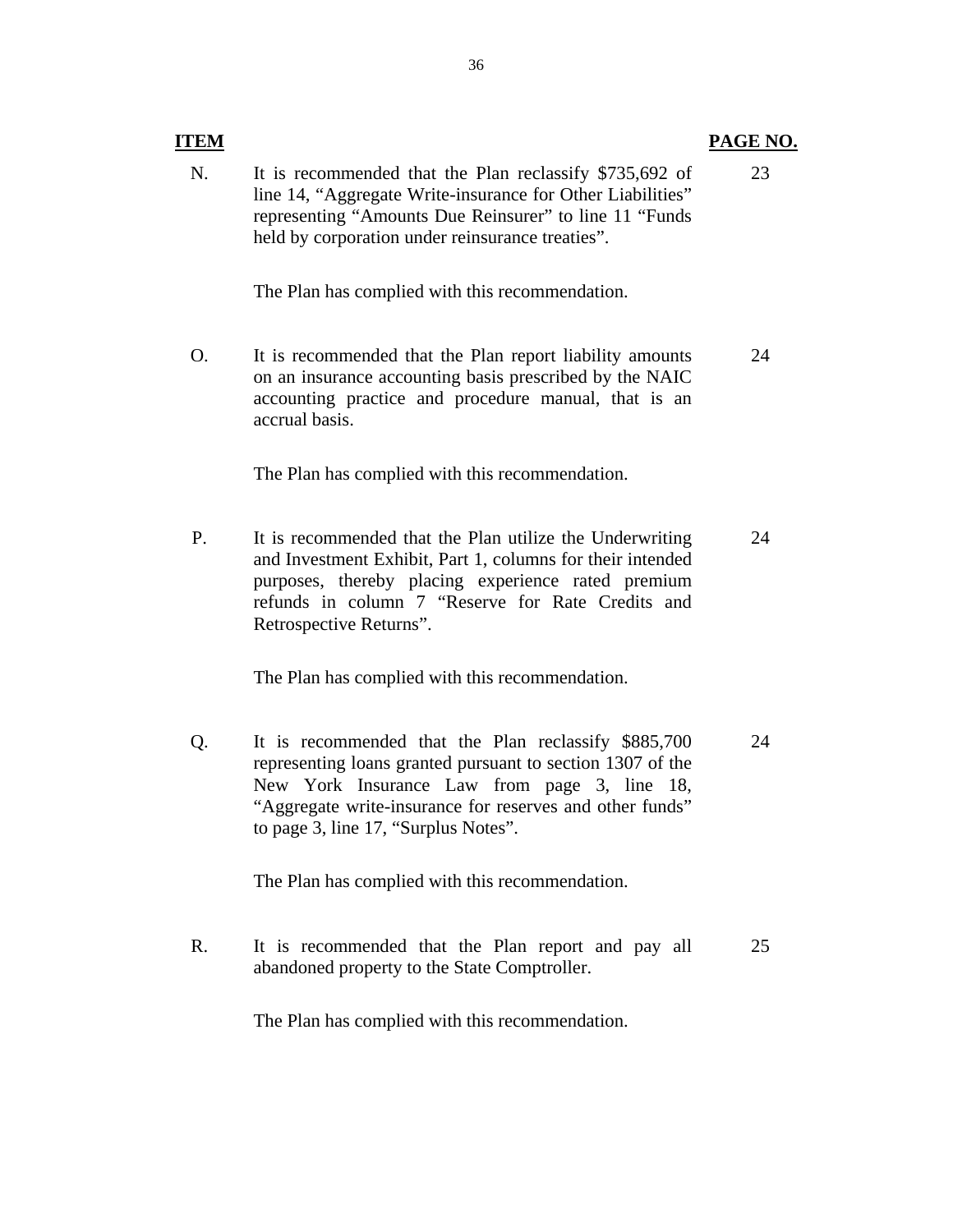# **ITEM**

S. It is recommended that the Plan evince ultimate responsibility for the accurate presentation of its financial statements filings with the Department by reviewing completed compilation delegated through agency agreements to outside contractors.

The Plan has complied with this recommendation.

T. It is recommended that the Plan review claim payments for all incurral years reflected in all HMDI Annual Statement, Schedule P's for the years 1992 through 1996 and resubmit corrected Schedule P's to the Department. 29

The Plan has complied with this recommendation.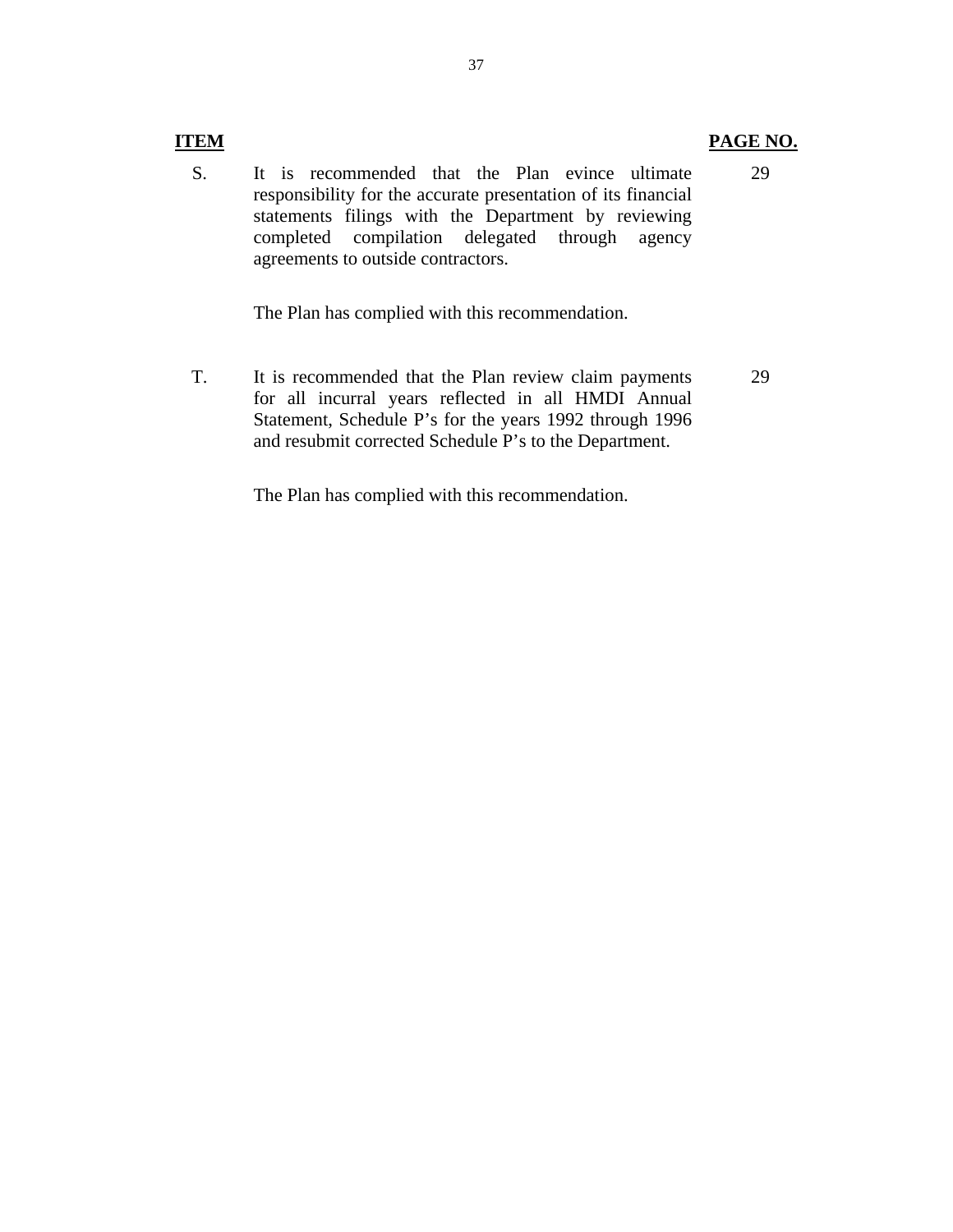## **13. SUMMARY OF COMMENTS AND RECOMMENDATIONS**

## **ITEM**

.

# **PAGE NO.**

## **A. Management and Controls**

- must evince an ongoing interest in the affairs of the insurer. i. Members of the board have a fiduciary responsibility and 5 It is essential that board members attend meetings consistently and set forth their views on relevant matters so that appropriate decisions may be reached by the board. Individuals who fail to attend at least one-half of the regular meetings do not fulfill such criteria. Board members who are unable or unwilling to attend meetings consistently should resign or be replaced.
- ii. It is recommended that the board comply with its by-laws 5 and maintain the proper number of dentist to non-dentist directors.
- iii. It is recommended that the Plan rewrite its General Agency 7 Agreement to reflect the responsibilities of all involved parties and submit that agreement to the Superintendent of Insurance for review.
- iv. It is recommended that the parties to the General Agency 7 Agreement review the agreement to ensure all relevant clauses are being enforced as written.
- v. It is recommended that the Plan submit its DeltaCare USA 7 Administration Agreement (DAA) to the Superintendent of Insurance for review.
- vi. It is recommended that the Plan report income generated 8 from "leasing" its provider network to PaCa for NY residents who are enrolled through DeltaCare USA group contracts located outside of the State of New York as Risk Revenue in accordance with the NAIC Annual Statement Instructions.
- vii. It is recommended that DDNY submit a revised Annual 8 Statement for 2002 and revised Quarterly Statements for 2003, that correctly report all risk revenue in the Statement of Revenue and Expenses and exclude all such revenue from premium income.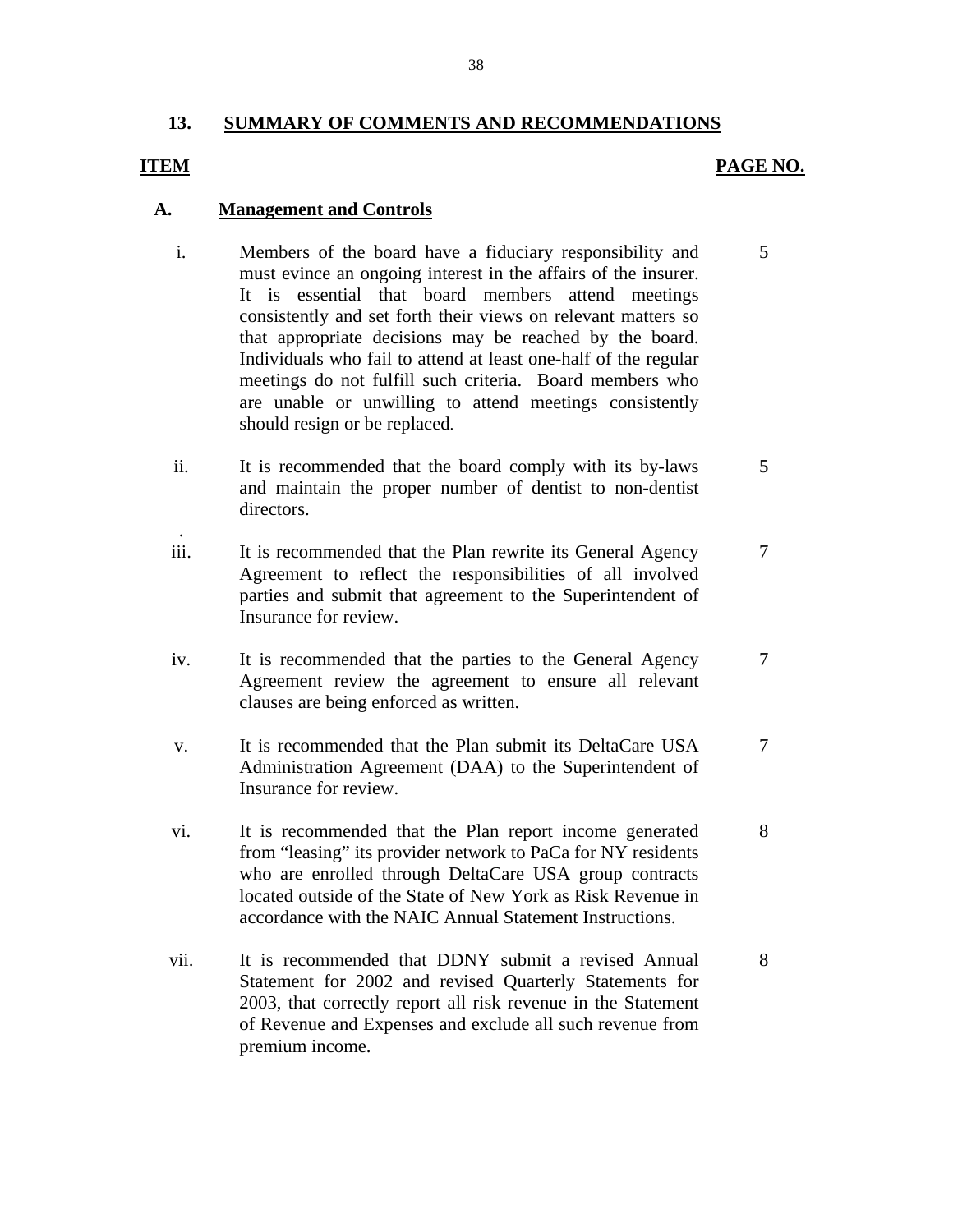| <b>ITEM</b> |                                                                                                                                                                                                                                    | <b>PAGE N</b> |
|-------------|------------------------------------------------------------------------------------------------------------------------------------------------------------------------------------------------------------------------------------|---------------|
| viii.       | It is recommended that the Plan include language required by<br>the Department within its reinsurance contracts or establish a<br>penalty for unauthorized reinsurance as required by New<br>York Insurance Law $\S 1301(a)(14)$ . | 11            |
|             | It should be noted that unless the appropriate language is<br>inserted into the agreements, the Plan must establish a<br>liability for unauthorized reinsurance as described above.                                                |               |
| ix.         | It is recommended that the custodial agreement be amended<br>to include all of the covenants suggested by the Department.                                                                                                          | 12            |
|             | It is noted that, as of the examination date, that agreement<br>had been amended to include all of the suggested covenants<br>and was in the final stages of approval.                                                             |               |
| <b>B.</b>   | <b>Premiums due and unpaid</b>                                                                                                                                                                                                     |               |
| i.          | It is recommended that the Plan comply with SAP No. 61<br>and record its premium receivables net of reinsurance in its<br>financial statement.                                                                                     | 17            |
| C.          | <b>Claims Processing</b>                                                                                                                                                                                                           |               |
| i.          | It is recommended that the Plan comply with New York<br>Insurance Law §3234(b) and specifically explain on its<br>EOBs why it has reduced procedures and payments from<br>those claimed.                                           | 22            |
| ii.         | It is recommended that the Plan audit its processing systems<br>to ensure that amounts billed are properly entered into the<br>claim system.                                                                                       | 22            |
| iii.        | It is recommended that the Plan fully explain its contractual<br>exclusions to its members and to its participating providers.                                                                                                     | 22            |
| D.          | <b>Prompt Pay Compliance</b>                                                                                                                                                                                                       |               |
| i.          | It is recommended that the Plan review all claims not paid<br>within 45 days to determine whether any applicable interest<br>is due and pay such interest.                                                                         | 24            |
|             | It is noted that, as of the examination date, the Company has<br>undertaken such a review.                                                                                                                                         |               |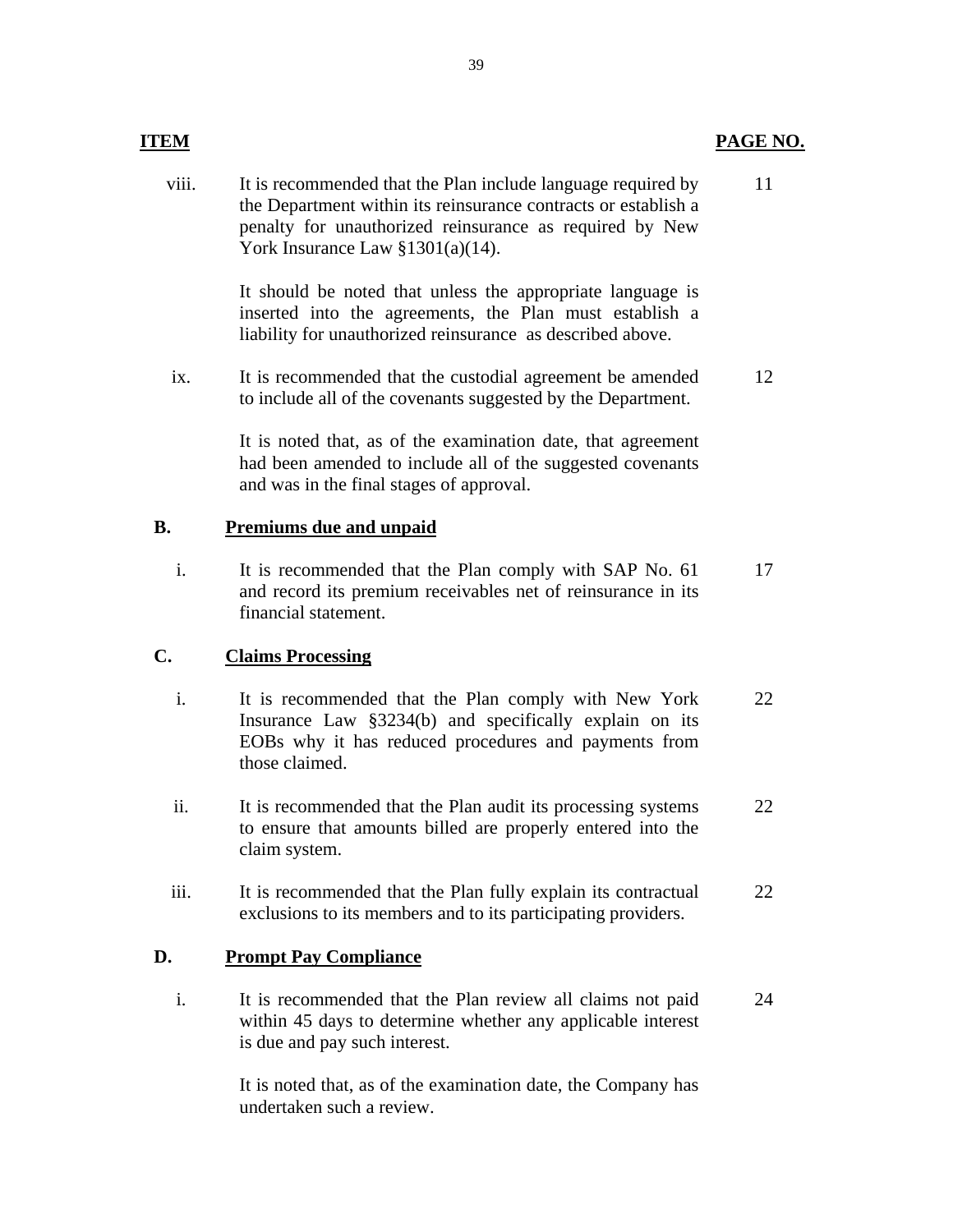# PAGE NO.

# **ITEM**

# **E. Complaints/Grievances**

i. It is recommended that the Plan comply with Part  $216(4)(e)$ of New York Insurance Department Regulation 64 (11 NYCRR 216.4(e)) and maintain a log of all complaints and grievances received. 25

> It is noted that the Company has agreed to comply with this recommendation.

## **F. Policy Forms**

- i. It is recommended that the Plan comply with New York Insurance Law §4308(a) and issue only contracts that have been approved by the Superintendent of Insurance. 26
- ii. It is recommended that the benefit lists attached to group contracts be rewritten to clarify the amount of reimbursement that will be made for palliative procedures. 26

# **G. Rating**

i. It is recommended that DDNY comply with New York Insurance Law §4308(b) and calculate rates utilizing only those factors noted in the filed rate formula. 27

# **H. Contract Period – Non-Payment of Premium**

- i. It is recommended that, in the event the Plan elects not to terminate delinquent groups, even after the contractual grace period, the Plan accept the risk for such groups and process all claims within the time parameters required under New York Insurance Law 3224-a. 28
- ii. It is recommended that the Plan take steps to actively enforce its grace period requirements. 28

# **I. Participating provider agreement**

i. It is recommended that the Plan ensure the methods by which it establishes participating provider reimbursement amounts comply with the agreements with such providers. 29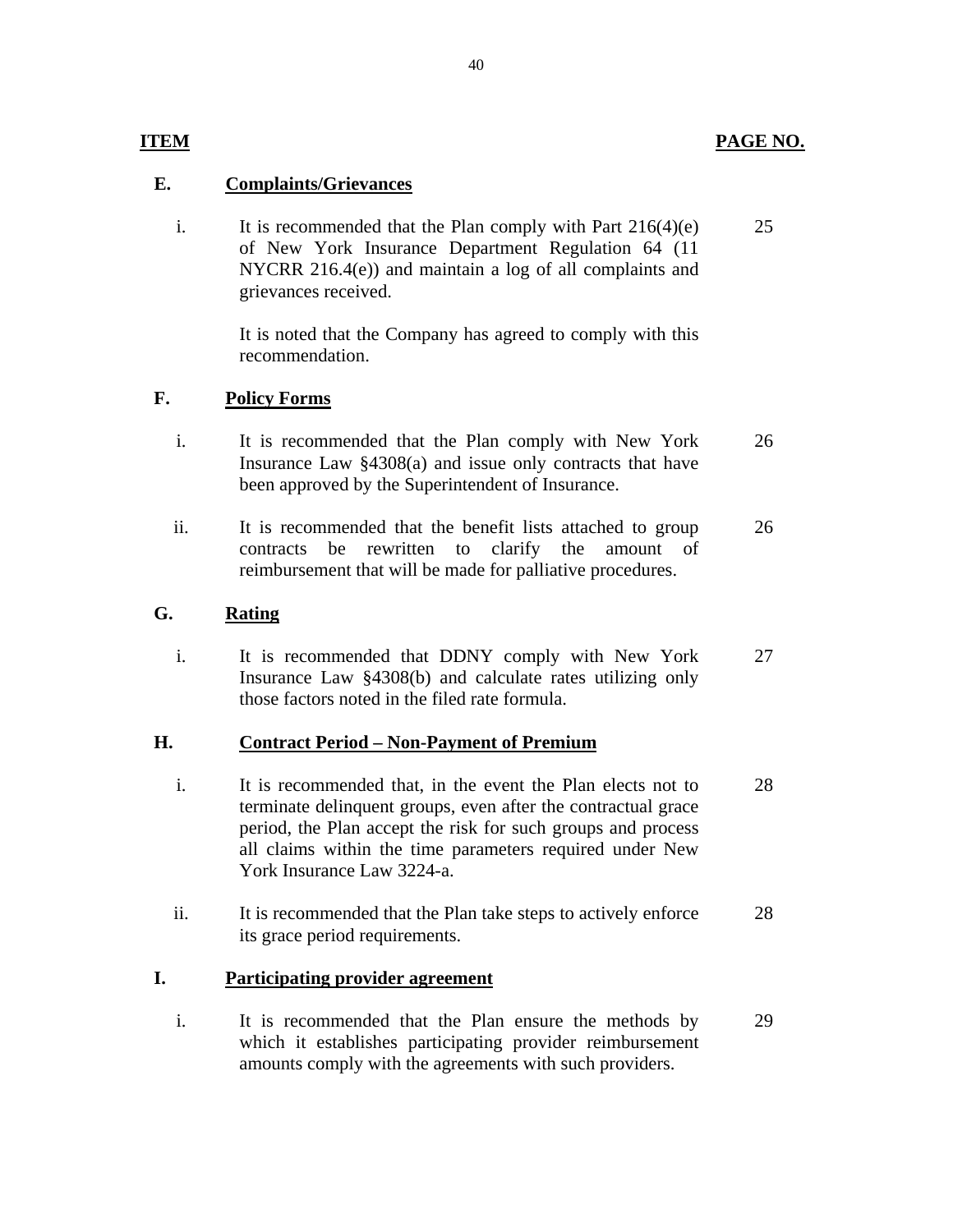# **ITEM**

# **J. Explanation of benefits forms**

i. It is recommended that the Plan comply with New York Insurance Law §3234(b)(7) and include all requisite language on its EOB forms. 29

# **K. Record retention**

i. It is recommended that the Plan comply with Part 243.2(b)(4) of New York Regulation 152 (11 NYCRR  $243.2(b)(4)$  and maintain all claim records for six calendar years after all elements of the claim are resolved and the file is closed or until after the filing of the report on examination in which the claim file was subject to review, whichever is longer. 30

# **L. Fraud Prevention**

i. It is recommended that the Plan comply with New York Insurance Law §403(d) and place a fraud warning on all of its claim forms. 31

# **M. New York State United Teachers**

- i. It is recommended that DDNY comply with New York Insurance Law §4308(b) and discontinue adding a retention rate to the rates charged to its school groups. 32
- ii. It is recommended that DDNY comply with New York Insurance Law §4308(b) and take steps to prevent NYSUT from recommending changes to the rates from those calculated using the rate formula. 32

# **N. Third Party Administration Agreements**

i. It is recommended that the Plan implement a signed agreement outlining the administrative services that Wolfpack Insurance Services, Inc. is to provide on behalf of the Plan. 32